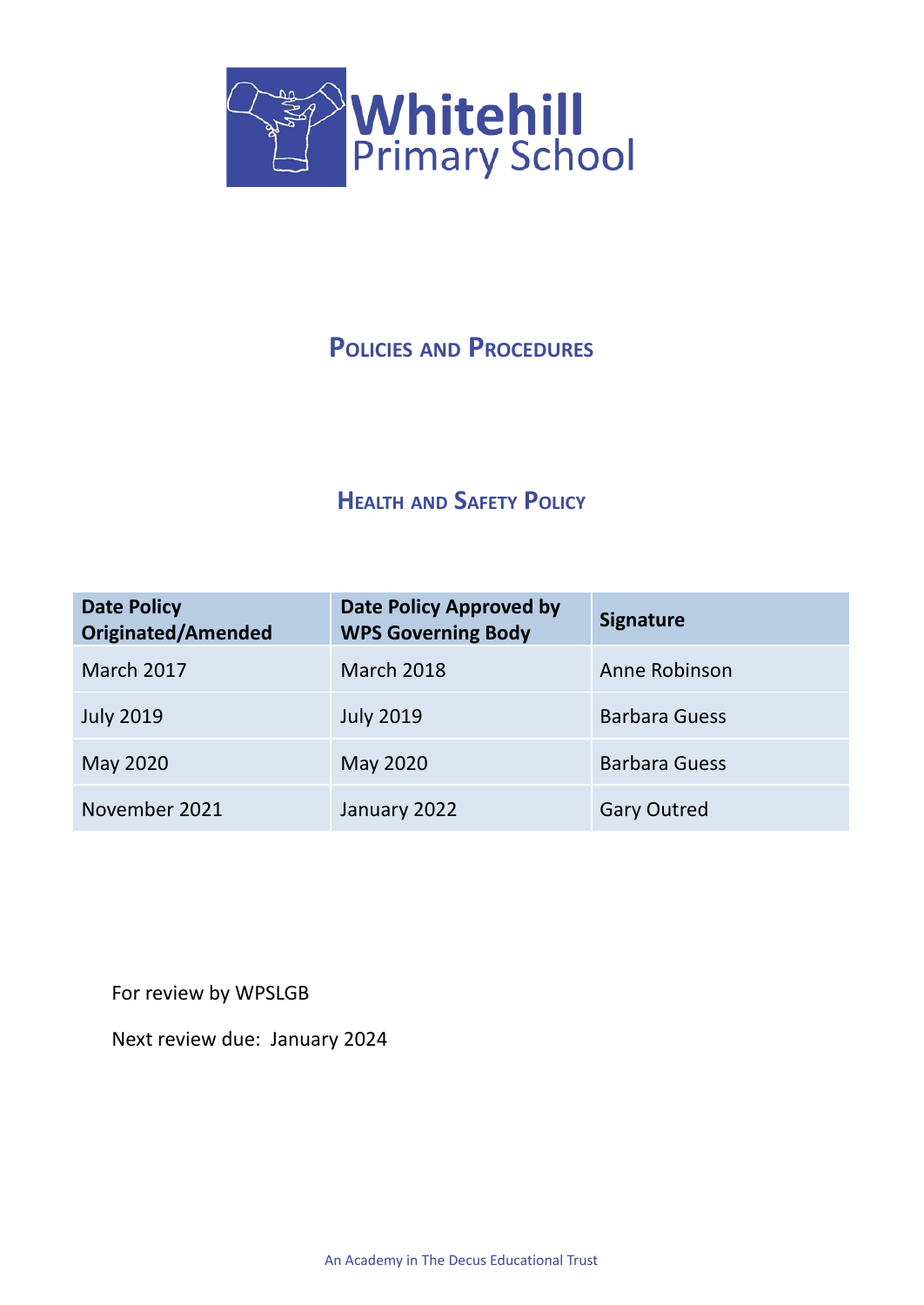### **Health and Safety Policy**

## **Statement of intent**

Whitehill Primary School (WHPS) will strive to achieve the highest standards of Health, Safety and Welfare consistent with its responsibilities under the Health and Safety at Work act 1974 and subsequent legislation. WHPS is committed to the provision and maintenance of safe and healthy working conditions, equipment and systems of work for all of its employees and to the provision of information, training and supervision for this purpose. WHPS also recognises and accepts its responsibility to protect the Health and Safety of pupils and all other visitors to its sites, to include contractors, temporary staff and members of the public.

WHPS is also committed to ongoing monitoring and review processes, in order that continual improvement in the management of Health and Safety can be achieved.

#### **Organisational Responsibilities**

## **Leadership**

The Headteacher and the Local Governing Body has overall responsibility for Health and Safety at WHPS.

- To prevent accidents and cases of work-related ill health and provide adequate control of health and safety risks arising from work activities
- To provide adequate training to ensure employees are competent to do their work
- To engage and consult with employees on day to day health and safety conditions and provide advice and supervision on occupational health
- To implement emergency procedures evacuation in case of fire or other significant incident
- To maintain a secure environment at all times
- To maintain safe and healthy working conditions, provide and maintain plant, equipment and machinery, and ensure safe storage / use of substances

## **Delegated responsibility**

The Headteacher will delegate functions and responsibility for Health and Safety to others. It is clearly understood that the delegation of certain duties will not relieve the Headteacher from the overall responsibilities for Health and Safety within the school.

All teachers or non-teachers may at times be delegated responsibility. The Site Supervisor has operational responsibility to ensure the site is safe on a day to day basis and his role is one of vigilance, reporting and making good. Phase Leaders and SENCO will direct staff as appropriate and report to the Headteacher and or the Site Supervisor.

## Responsibility will include;

- Application of the schools policy
- Risk assessment
- Safe working procedures
- Resolution of issues referred by staff inspection of equipment, furniture and activities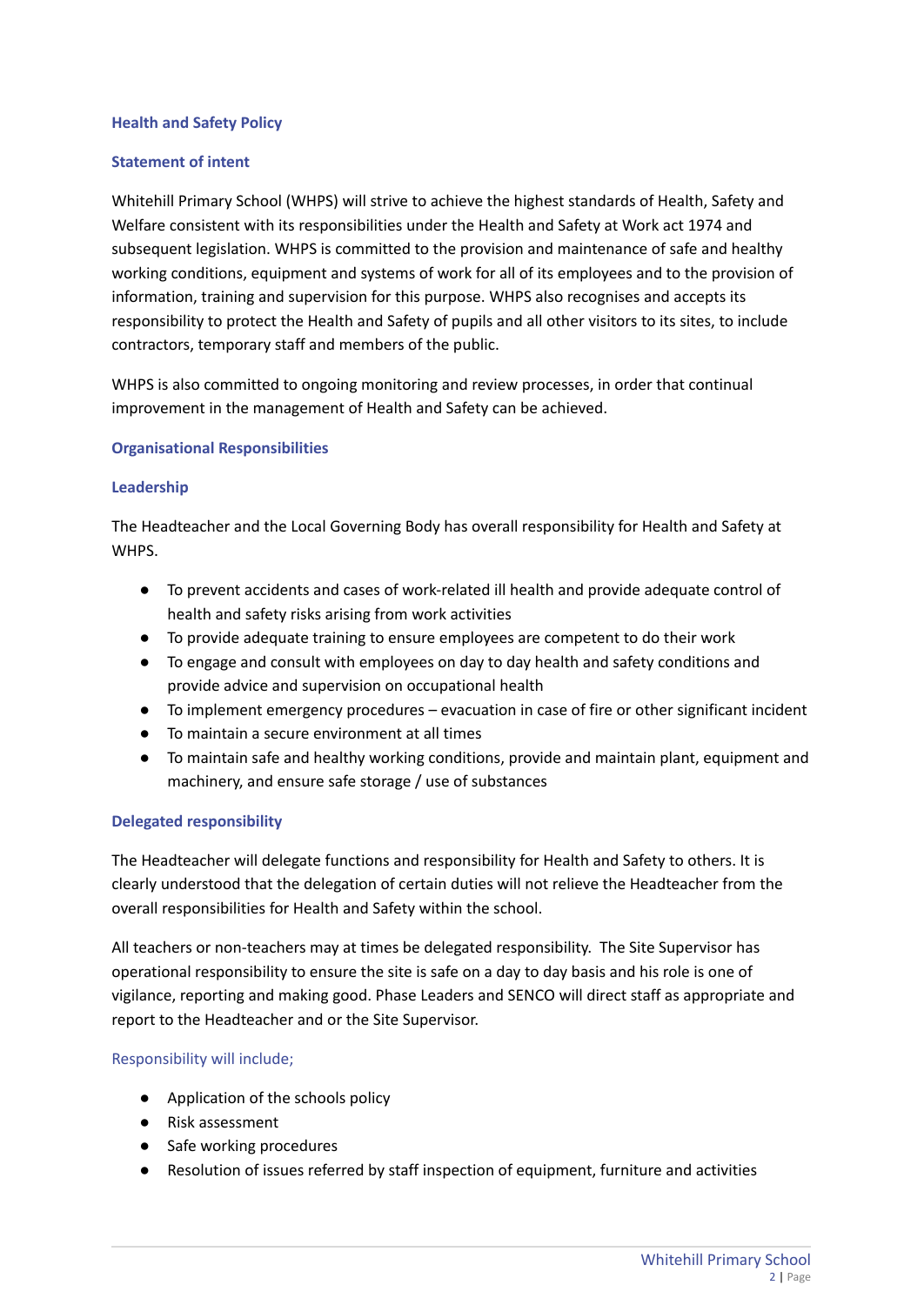- Provision of sufficient information, instruction, training and supervision
- Reporting of accidents. Arranging repair, replacement or removal of unsafe items

#### **Responsibility of employees and volunteers**

All employees and volunteers have general Health and Safety responsibilities. They must be aware that they are obliged to take care of their own Health and Safety at work along with that of others who may be affected by their actions.

#### *General responsibilities*

- To take reasonable care for the Health and Safety of themselves and others in undertaking their work
- To comply with the schools Health and Safety procedures at all times
- To report all accidents and incidents in line with the schools reporting procedures
- To co-operate with school leadership on all matters relating to Health and Safety
- Not to intentionally interfere with or misuse any equipment or fittings provided in the interests of Health , Safety and Welfare
- To report any defects in condition of premises or equipment and any Health and Safety concerns immediately to their line manager
- To report immediately to their line manager shortcomings in the arrangements for Health and Safety
- To ensure that they only use equipment or machinery that they are competent / have been trained to use
- To make use of all necessary control measures and personal protective equipment (PPE) provided for Health and Safety reasons

#### **Risk Assessments**

In accordance with the management of Health and Safety at work Regulations 1999 the school shall carry out risk assessments of all activities which present risk to its employees and anyone else affected by its undertaking, to include pupils, contractors, third parties and members of the public.

Risks assessments can be generic, specific and dynamic.

- Generic risk assessments are intended to cover the same activity in a range of contexts. For example working at height can be applied to a number of different activities but the risk remains the same.
- Specific risk assessments will be tailored to the activity and individuals involved.
- A dynamic risk assessment is an on the spot assessment and responds to changing circumstances. For example during a school visit the weather changes and children are beginning to get very cold and the leader makes a decision to change what they are doing in response to the changing conditions. Dynamic risks assessments must be communicated clearly to all employees. Dynamic risk assessment does not always need to be written down.

#### **Contractors**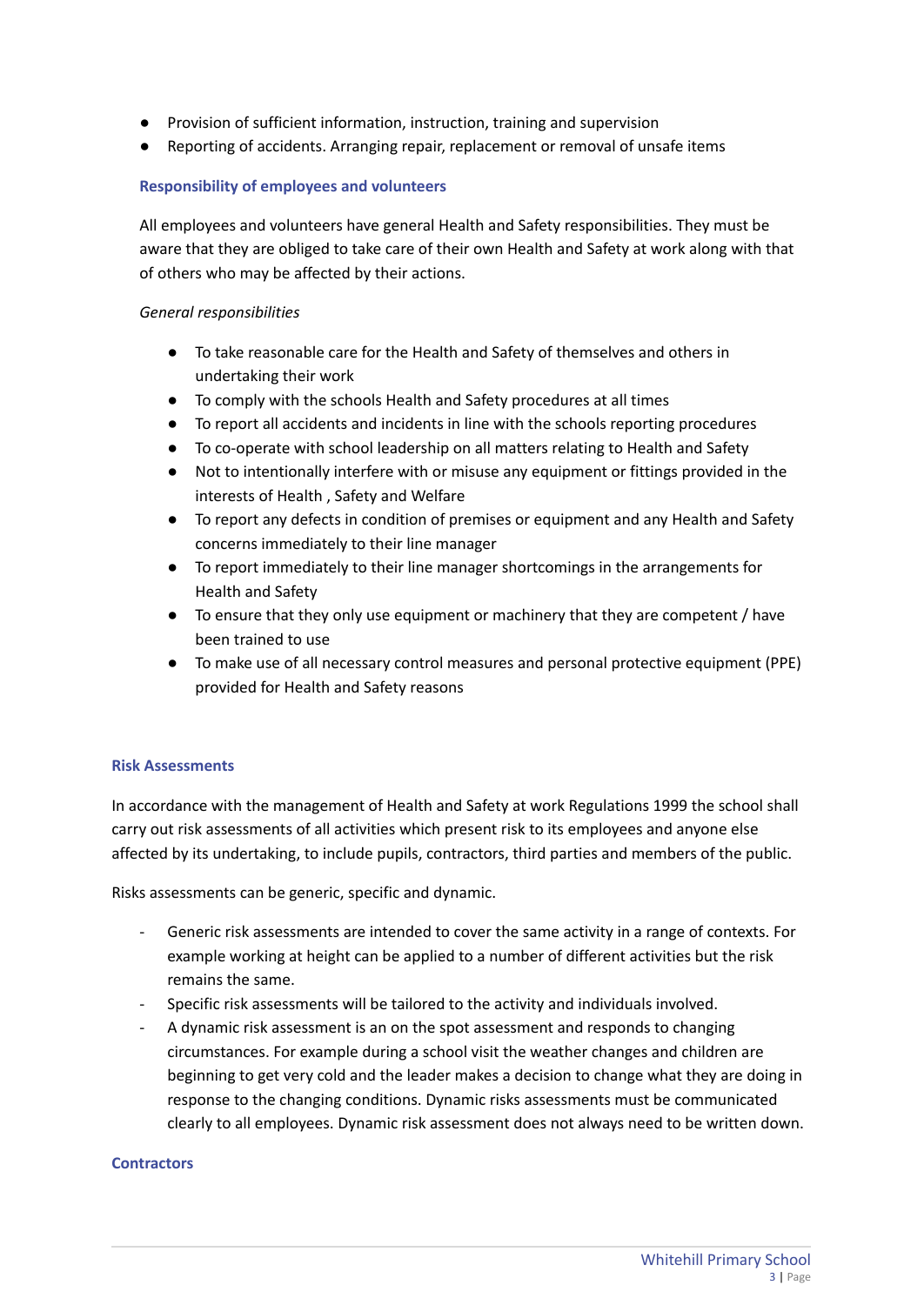Most construction work through contractors will not take place during the school working day. Construction work will take place in school holidays; weekends and after school. The only exception to this will be emergency intervention such as a broken window, boiler failure or power failure. If it is essential for work to take place during the school working day then contractors will need to work within a designated compound and all contractors must hold an advanced DBS. At all times employees are advised when the building is safe to use.

During school holidays the Headteacher may make the decision to prevent access to the whole site or parts of the site to employees to avoid risk. At all times these areas will be clearly demarcated.

All construction works by contractors will require the following;

- A site safety visit. The site supervisor will advise on risks within the premises
- A risk assessment and method statement must be provided by the contractor to ensure safe working practice. The CITB CDM wizard should be a minimum standard.

## **Teachers and non-teachers**

It is important that all teachers and non-teachers consider risk on a daily basis. Risk assessment should not prevent activities from happening but enhance the safety of each activity.

When planning the curriculum it is the class teachers responsibility to consider risk and seek advice for potentially unsafe practices. Class teachers should consult with Phase Leaders as to the appropriateness of the activity.

## *Planned WHPS led activities requiring risk assessment*

If there is a planned curriculum activity that is beyond what is deemed as normal and could have the potential to cause harm then a risk assessment is required. For example using Bunsen burners (empiri box risk assessment) would require an RA; likewise a 2 mile run around the school grounds for a healthy week would require an RA.

## *Onsite enrichment activities involving external providers*

All onsite enrichment activities involving external providers should come with an RA. These should arrive in good time and be distributed to all accompanying members of staff.

## *Trips and Visits*

All trips and visits require an RA as defined in the procedures for undertaking a trip or visit. Details of this can be found in the appendix.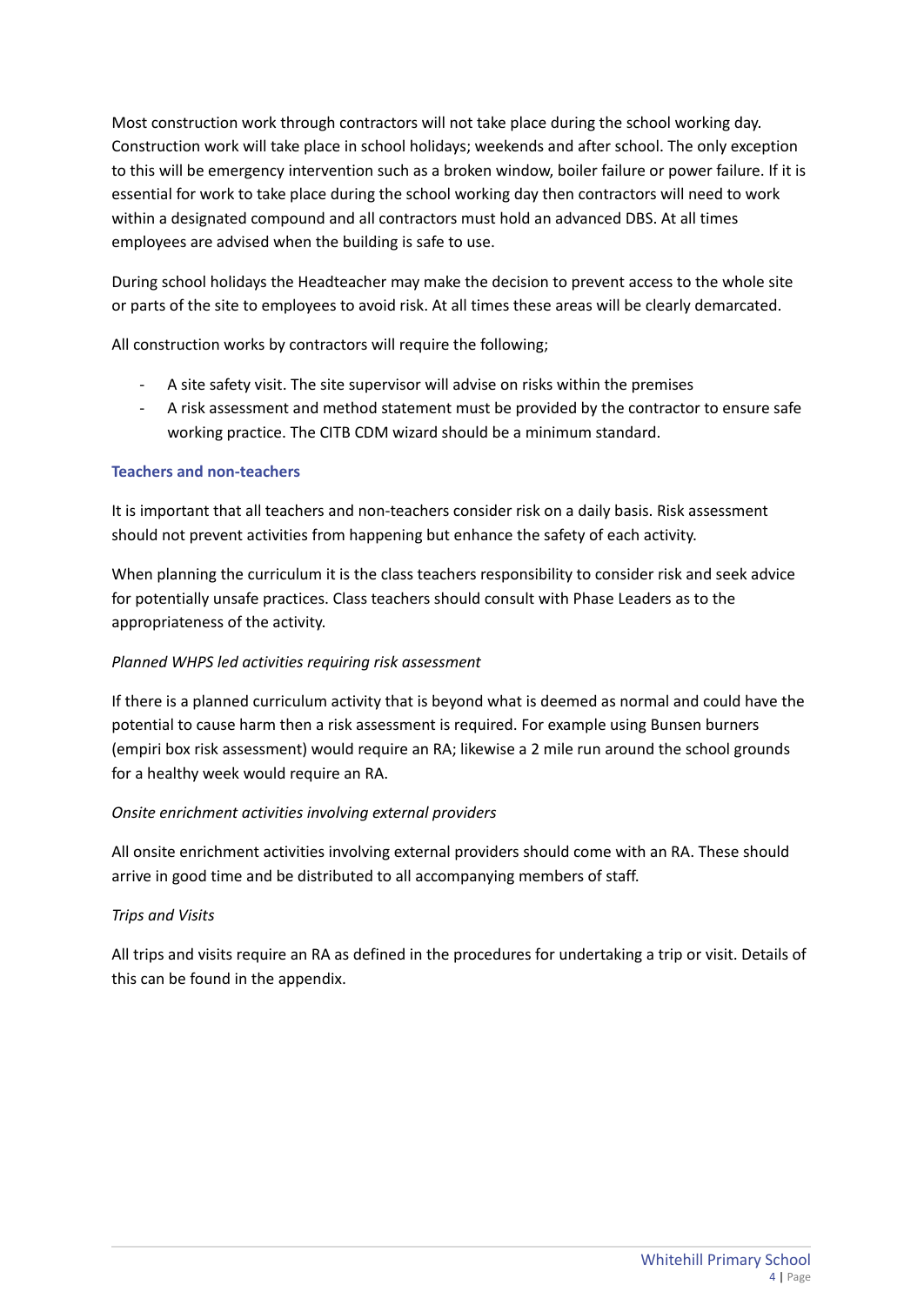# **Monitoring of Health and Safety**

| <b>Monitoring</b>                                         | <b>Timescale</b>                                                                       | <b>Main Responsibility</b> | <b>Context</b>                                                                                                                                                                                                                                                                             |
|-----------------------------------------------------------|----------------------------------------------------------------------------------------|----------------------------|--------------------------------------------------------------------------------------------------------------------------------------------------------------------------------------------------------------------------------------------------------------------------------------------|
| <b>Health and Safety</b><br><b>Monitoring</b>             | Daily                                                                                  | All staff / Site staff     | All staff have responsibility to report any issues that they<br>feel may lead to breaches in health and safety. They<br>should be reported to HT or SBM. It remains the member<br>of staff's responsibility to escalate issues that have not<br>been rectified to a satisfactory standard. |
|                                                           | 3 times per year inspection                                                            | HT,                        | The Health and Safety Team will conduct a site walk 3<br>times a year to identify issues that need to be dealt with<br>strategically. For example repainting the yellow caution<br>bars on steps up to the classroom.                                                                      |
|                                                           | 3 year                                                                                 | External audit             | A recognised HSE advisor to be used to conduct a 3 year<br>audit of Health and Safety in the school. A written report<br>will sit on file and action will be shown in the SIP.                                                                                                             |
| <b>Fire evacuation and</b><br>emergency procedures        | 3 times per year<br>With notice<br>2.<br>No Notice<br>3.<br>No notice at unusual times | HT, SBM, SM                | HT, SBM, SM will organise dates for evacuation training.<br>All roles and responsibilities will be circulated regularly<br>and feedback will be given for each drill.                                                                                                                      |
| <b>Inspection / maintenance</b><br>of emergency equipment |                                                                                        |                            |                                                                                                                                                                                                                                                                                            |
| Testing of fire alarms                                    | Weekly                                                                                 | <b>SM</b>                  | SM to test early in the morning before children arrive at<br>school. Teaching staff to be informed of when a test will<br>be conducted.                                                                                                                                                    |
| Inspection of fire-fighting<br>equipment                  | Yearly                                                                                 | External                   | An external provider will provide this as a written<br>report. Actions will be dealt with by SBM and TB.                                                                                                                                                                                   |
| <b>Emergency lighting systems</b>                         | Monthly                                                                                | <b>SM</b>                  | To be reported for audit purposes                                                                                                                                                                                                                                                          |
| Means of escape                                           | Daily                                                                                  | <b>SM</b>                  | SM walks the school once a day and will report any<br>issues with means of escape immediately.                                                                                                                                                                                             |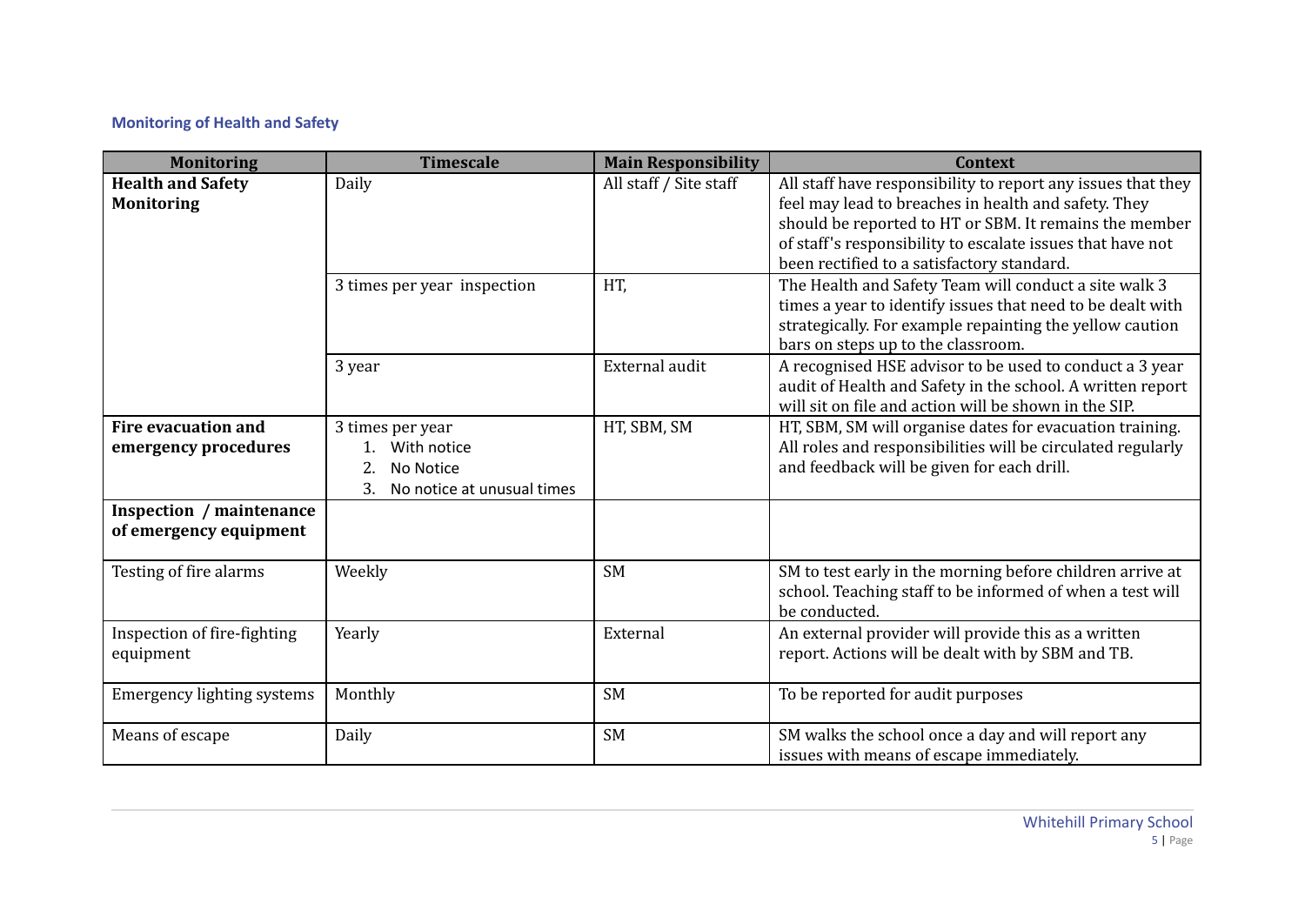## **First Aid and Medication**

## **Locations**

## Medi-kits can be found in the following locations;

- Medical room opposite main school admin office (KS2)
- Roaming bags in all corridors one per year group (KS2)
- Roaming bags back of the KS1 hall year 1
- Roaming bags in all corridors one per year group (KS1 reception/Yr2)

Locked Medicine cabinets can be found in both the admin (KS2) and finance office (KS1). These are for the storage of personal medicines.

NB: Medi-kits are restocked every week

## **Training**

Many staff are trained at different levels to provide first aid. An exhaustive list of individuals can be found on the google drive, shared drives, site documents, and first aiders. Training includes;

- First Aid at work
- Paediatric First Aid
- Playground First Aid course for MDS

#### -

## **Transport to hospital**

On occasions a child may need to be transported to a hospital or minor injuries unit for emergency treatment. In most non-serious instances the parent or carer will be informed and they will be advised to attend the school and escort the child to a minor injuries unit or A and E. If the injury or circumstance is very serious and the school feels that the child needs immediate medical intervention then an ambulance should be sort. At the same time the parents should be informed. If time permits parents should arrive at school and meet the ambulance. If the parent is not able to get to the school in good time a member of staff from Whitehill should chaperone the child to hospital. School staff should make every effort to give the medical staff as much medical history as possible from SIMs.

If the child is on a school trip or visit then for minor injuries a member of staff may escort the child to a minor injuries unit. Parents will need to be informed and the member of staff will need to find out as much medical history as possible from the parent and or from the permission slip. If it is serious enough to need an ambulance to transport the child then a member of staff should go with them and parents should be contacted to meet the child at the hospital – again as much medical history should be gathered as possible from the parent and the permission slip.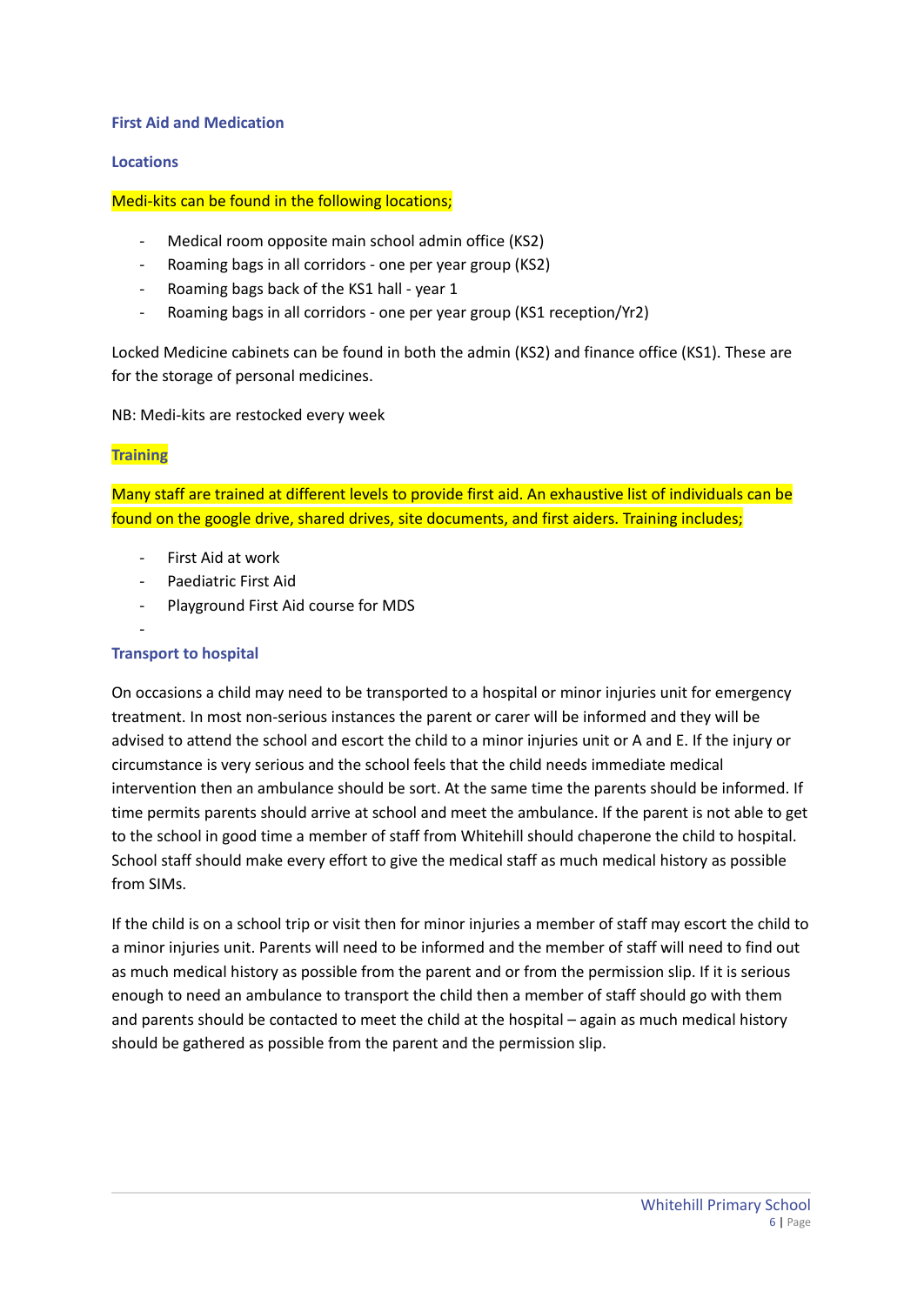## **Administration of prescription medicines**

If parents wish to request the school to administer the medication (in loco parentis) they should complete the online google form that will be provided by the main school office and emailed to the parent to complete detailing the medication to be given along with the frequency, dosage and any other relevant information (e.g. interaction with other medicines such as paracetamol). Oral information from the pupil will not be acted upon. (A copy of the form required from parents can be obtained from the Office). The school reserves the right not to administer medication. If required, the parents will be able to visit the establishment during the day to administer medication in person.

The parent must supply the medication in a suitable container clearly labelled with:

- the child's name
- the name of the medicine
- the method, dosage and timing of administration
- the date of issue
- the expiry date

The medicines should preferably be packed and labelled professionally. Where possible not more than one week's supply should be sent at one time. Medicines will be kept in a safe place, separate from the first aid box. Bronchodilators and medications needed in an emergency will be readily accessible. Medicines no longer required will be handed back to the parent. If parents do not collect medicines after a reasonable period of time they will be given to a pharmacist for disposal.

## **Health Care Plans**

All Health Care Plans are devised by the SENCO and agreed with the parent. At times it is necessary to ask the Designated School Nurse to support this process especially where more complex issues are presented.

## **Accident reporting procedures**

All internal accidents need to be reported. An accident log book for all employees is available in the admin office. If an accident leads to an injury the Headteacher will speak with the member of staff and next steps will be discussed. If the injury sustained is due to faulty equipment or potentially negligent actions then there will be an investigation conducted by a member of senior staff.

All injuries are recorded in the school medical room. If the injury is to a child's head a 'bumped head' notice will be issued by text message to the parent. The child will also be given a first aid sticker or a 'bumped head' sticker so that their class teacher and TA is aware.

## **Personal Safety**

## **Personal Protective Equipment**

Risk assessment should take into account the equipment needed to ensure that an individual is safe to carry out work.

In the appendix there is a prompt sheet for PPE selection and maintenance.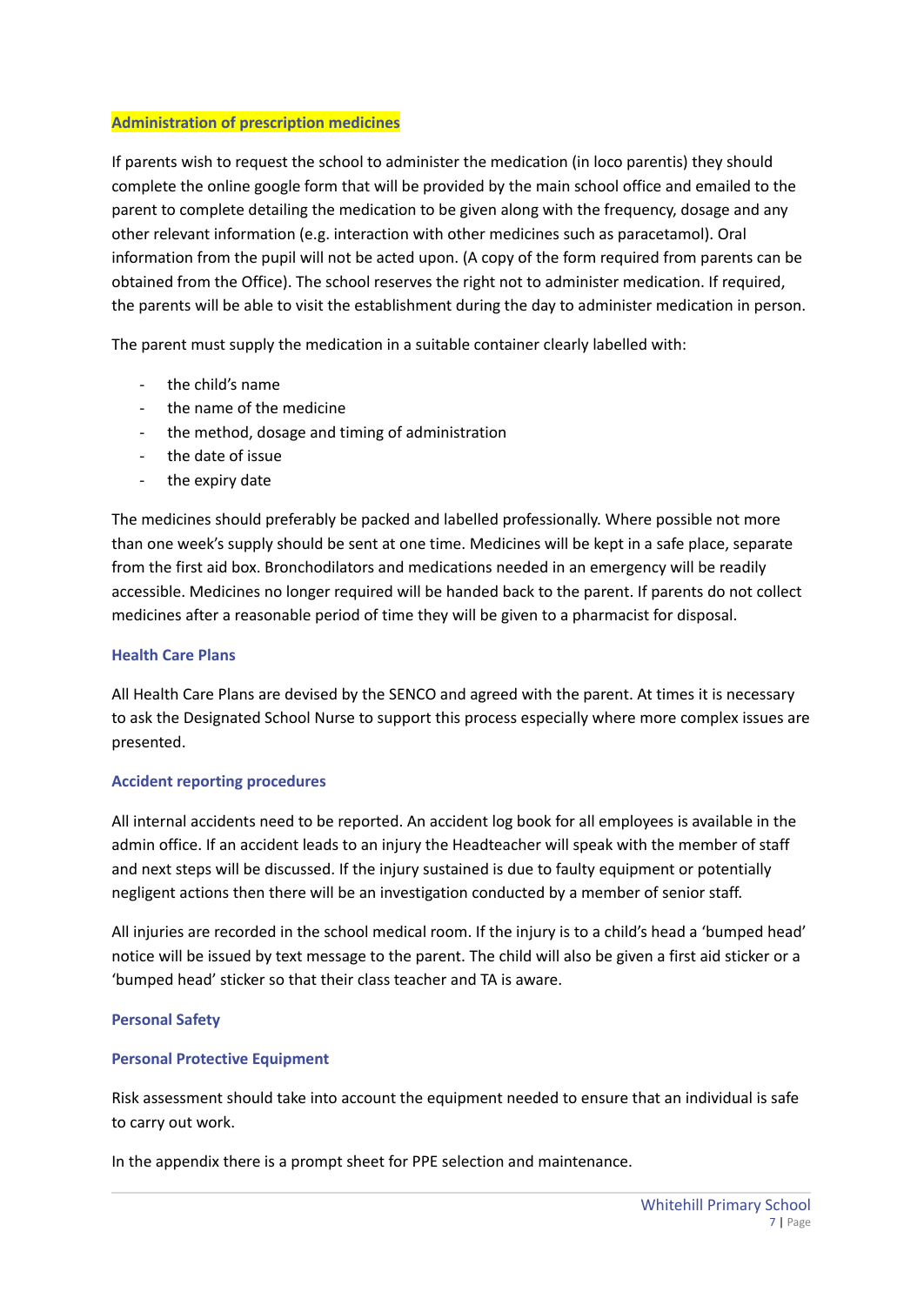#### **Lone working**

Lone working refers to employees who may at times be working on their own without direct contact or supervision from others. In the school setting this would generally refer to activities carried out outside of the school day or during the holidays or weekends. Although teachers may work at these times in the school building they should not be involved in any hazardous activity. The school site staff on the other hand may at times take on work where there could be risk of injury without direct contact or supervision from others. Site staff need to understand the risks of lone working and be supported in assessing risk for the activities they may be involved in. There is a risk assessment proforma included in the appendix.

## **Lifting and handling**

Manual handling - Employees that are expected to lift heavy objects need to be trained in manual handling. Site staff in particular should understand the principles of manual handling. No member of staff is expected to lift any objects beyond their capability. The HSE provide a useful website on manual handling - <http://www.hse.gov.uk/toolbox/manual.htm>

#### **Paediatric moving and handling**

Only staff who are Team Teach trained should move or hold children. The exception to this is if the child is immediately at risk of harm to themselves, to others, from damaging property or causing disorder. All instances of positive handling should be recorded on the positive handling proforma (Bound and Numbered book - kept in the SEN office). Children that need to be held regularly should have a risk assessment and parents should be fully aware of the techniques used and the times that this occurs. Parents must be informed any time positive handling is used with a child.

#### **Working at height**

There is a risk assessment in the appendix that outlines our approach to working at height. HSE provide a useful website on working at height -<http://www.hse.gov.uk/toolbox/height.htm>

#### **Flammable and hazardous substance**

All flammable and hazardous substances should be in locked stores with COSH guidance on the walls so that employees are fully briefed to the dangers. The HSE provide a useful website on hazardous substances - <http://www.hse.gov.uk/toolbox/harmful/index.htm>

COSH is the Control of Substances Hazardous to Health part of the Health and Safety executive. A useful brief is available at [http://www.kelsi.org.uk/\\_\\_data/assets/pdf\\_file/0006/27870/COSHH-a-brief-guide-to-regulations.pdf](http://www.kelsi.org.uk/__data/assets/pdf_file/0006/27870/COSHH-a-brief-guide-to-regulations.pdf)

#### **Asbestos**

There is an asbestos register that is kept in the admin office so that contractors can view prior to work. There is an asbestos audit carried out every 5 years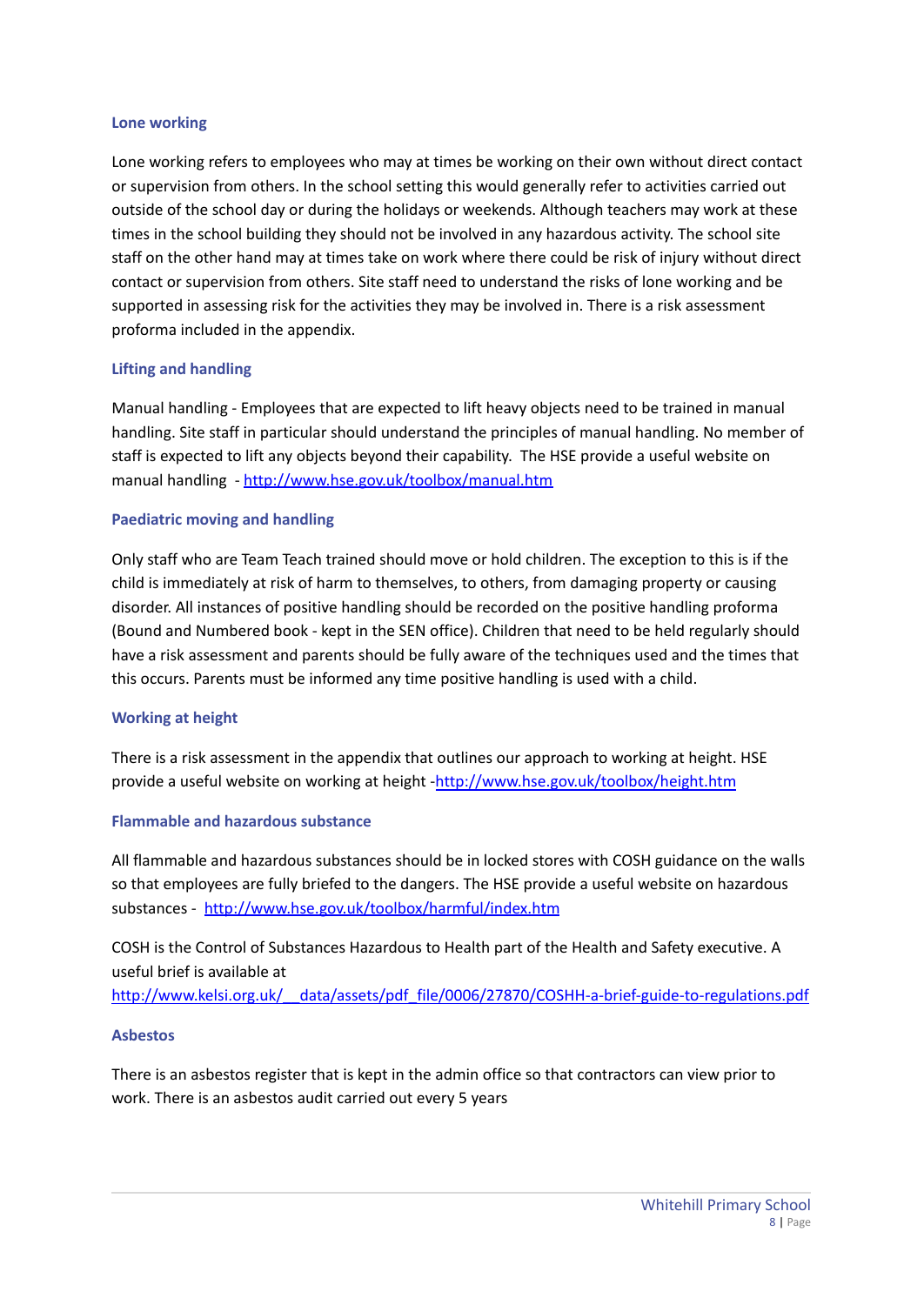

# **Whitehill Risk Assessment**

| Step 1<br><b>What are the hazards?</b>                                                                                                                                          | Step 2<br>Who might be harmed and<br>how?                                                                                                                                                                                           | Step 3<br>What are you already<br>doing?                                                                                                                                                                                             | <b>Risk</b><br>rating                                                              | Step 4<br>Is anything further<br>needed?                                                                                                                                                                                                                         | Step 5<br><b>Action &amp; Review</b>                                                                                                                                                                                                                                 |
|---------------------------------------------------------------------------------------------------------------------------------------------------------------------------------|-------------------------------------------------------------------------------------------------------------------------------------------------------------------------------------------------------------------------------------|--------------------------------------------------------------------------------------------------------------------------------------------------------------------------------------------------------------------------------------|------------------------------------------------------------------------------------|------------------------------------------------------------------------------------------------------------------------------------------------------------------------------------------------------------------------------------------------------------------|----------------------------------------------------------------------------------------------------------------------------------------------------------------------------------------------------------------------------------------------------------------------|
| Spot hazards by:<br>walking around your<br>workplace<br>asking those doing the task<br>what they think<br>checking manufacturers'<br>instructions<br>considering health hazards | Identify groups of people,<br>consider:<br>employees<br>$\blacksquare$<br>temporary / agency staff<br>contractors<br>п<br>volunteers<br>members of the public<br>children (inc work exp)<br>lone workers<br>pupils<br>service users | List what is already in place<br>to reduce the likelihood of<br>harm or make any harm<br>less serious, examples<br>include:<br>guarding<br>training<br>procedures, safe<br>systems of work<br>personal protective<br>equipment (PPE) | Trivial,<br>low,<br>medium,<br>high or<br>stop<br>(please)<br>see matrix<br>below) | You need to make sure that<br>you have reduced risks 'so<br>far as is reasonably<br>practicable'.<br>An easy way of doing this is<br>to compare what you are<br>already doing with good<br>practice. If there is a<br>difference, list what needs<br>to be done. | Remember to prioritise.<br>Deal with those hazards<br>that are high-risk and have<br>serious consequences first.<br>List:<br>actions required<br>$\blacksquare$<br>who needs to do them<br>$\blacksquare$<br>by when<br>$\blacksquare$<br>Check actions<br>completed |
| <b>Risk rating</b>                                                                                                                                                              | $\mathbf{C}$ is the state of the state of the state of the state of the state of the state of the state of the state of the state of the state of the state of the state of the state of the state of the state of the state of t   | .                                                                                                                                                                                                                                    |                                                                                    | <b>Production of the control</b>                                                                                                                                                                                                                                 |                                                                                                                                                                                                                                                                      |

|                        | <b>Slightly harmful</b>                                                                                                           | Harmful                     | <b>Extremely harmful</b> |  |  |
|------------------------|-----------------------------------------------------------------------------------------------------------------------------------|-----------------------------|--------------------------|--|--|
| <b>Highly unlikely</b> | <b>Trivial risk</b>                                                                                                               | Low risk                    | <b>Medium risk</b>       |  |  |
| <b>Unlikely</b>        | Low risk                                                                                                                          | <b>Medium risk</b>          | <b>High risk</b>         |  |  |
| <b>Likely</b>          | <b>Medium risk</b>                                                                                                                | <b>High risk</b>            | <b>STOP</b>              |  |  |
| <b>Risk level</b>      |                                                                                                                                   | <b>Action and Timescale</b> |                          |  |  |
| <b>Trivial</b>         | No action required and no documentary record needs to be kept.                                                                    |                             |                          |  |  |
| Low                    | No additional physical control measures are required, however monitoring is necessary to ensure that the controls are maintained. |                             |                          |  |  |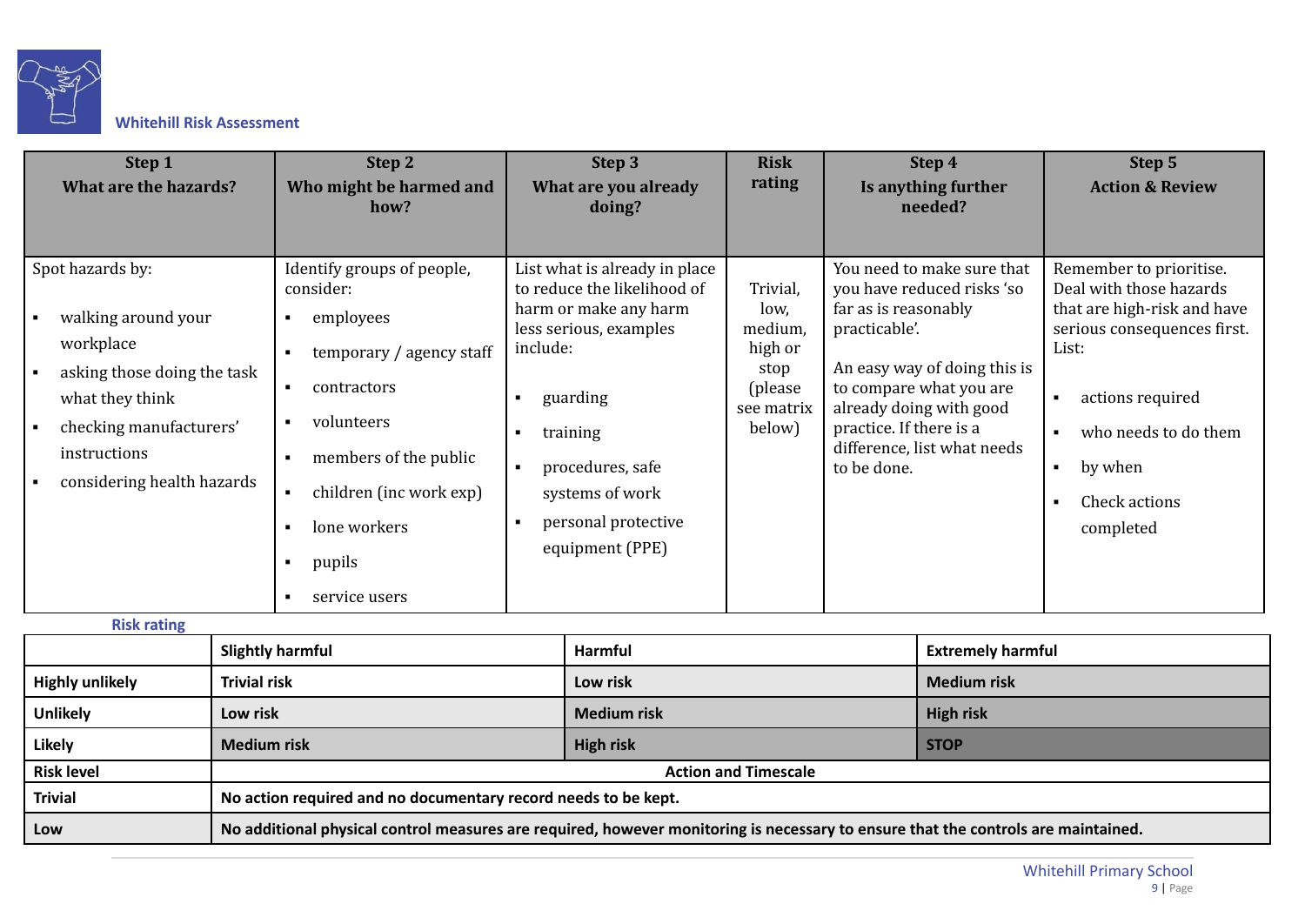| <b>Medium</b>                                | Efforts should be made to reduce the risk and the reduction measures should be implemented within a defined period. Where the medium risk is<br>associated with extremely harmful consequences, further assessment may be necessary to establish more precisely the likelihood of harm as a<br>basis for determining the need for improved control measures. |                                                                                                                                                                                                                            |                                              |                                |                         |                                                       |                          |  |
|----------------------------------------------|--------------------------------------------------------------------------------------------------------------------------------------------------------------------------------------------------------------------------------------------------------------------------------------------------------------------------------------------------------------|----------------------------------------------------------------------------------------------------------------------------------------------------------------------------------------------------------------------------|----------------------------------------------|--------------------------------|-------------------------|-------------------------------------------------------|--------------------------|--|
| High                                         |                                                                                                                                                                                                                                                                                                                                                              | Work should not be started until the risk has been reduced to an acceptable level. Considerable resources may be allocated to reduce the risk.<br>Where the risk involves work in progress, urgent action should be taken. |                                              |                                |                         |                                                       |                          |  |
| <b>Stop</b>                                  | to remain prohibited.                                                                                                                                                                                                                                                                                                                                        | Work should not be started or continued until the risk has been reduced. If it is not possible to reduce risk even with unlimited resources, work has                                                                      |                                              |                                |                         |                                                       |                          |  |
| <b>Activity / Operation/ Event:</b>          |                                                                                                                                                                                                                                                                                                                                                              |                                                                                                                                                                                                                            |                                              |                                | <b>Assessment Date:</b> |                                                       |                          |  |
| <b>Establishment:</b><br><b>Review Date:</b> |                                                                                                                                                                                                                                                                                                                                                              |                                                                                                                                                                                                                            |                                              |                                |                         |                                                       |                          |  |
| Step 1                                       | Step 2                                                                                                                                                                                                                                                                                                                                                       | Step 3                                                                                                                                                                                                                     | <b>Risk</b><br><b>Rating</b>                 | Step 4                         |                         | Step 5<br><b>Action &amp; Review</b><br><b>Review</b> |                          |  |
| <b>Identify the hazards</b>                  | Who might be<br>harmed & how?                                                                                                                                                                                                                                                                                                                                | What are you already<br>doing?                                                                                                                                                                                             | Trivial/<br>Low /<br>Medium /<br>High / Stop | Is anything further<br>needed? | <b>Action required</b>  | <b>Responsible</b><br>person                          | <b>Date</b><br>completed |  |
|                                              |                                                                                                                                                                                                                                                                                                                                                              |                                                                                                                                                                                                                            |                                              |                                |                         |                                                       |                          |  |
|                                              |                                                                                                                                                                                                                                                                                                                                                              |                                                                                                                                                                                                                            |                                              |                                |                         |                                                       |                          |  |
|                                              |                                                                                                                                                                                                                                                                                                                                                              |                                                                                                                                                                                                                            |                                              |                                |                         |                                                       |                          |  |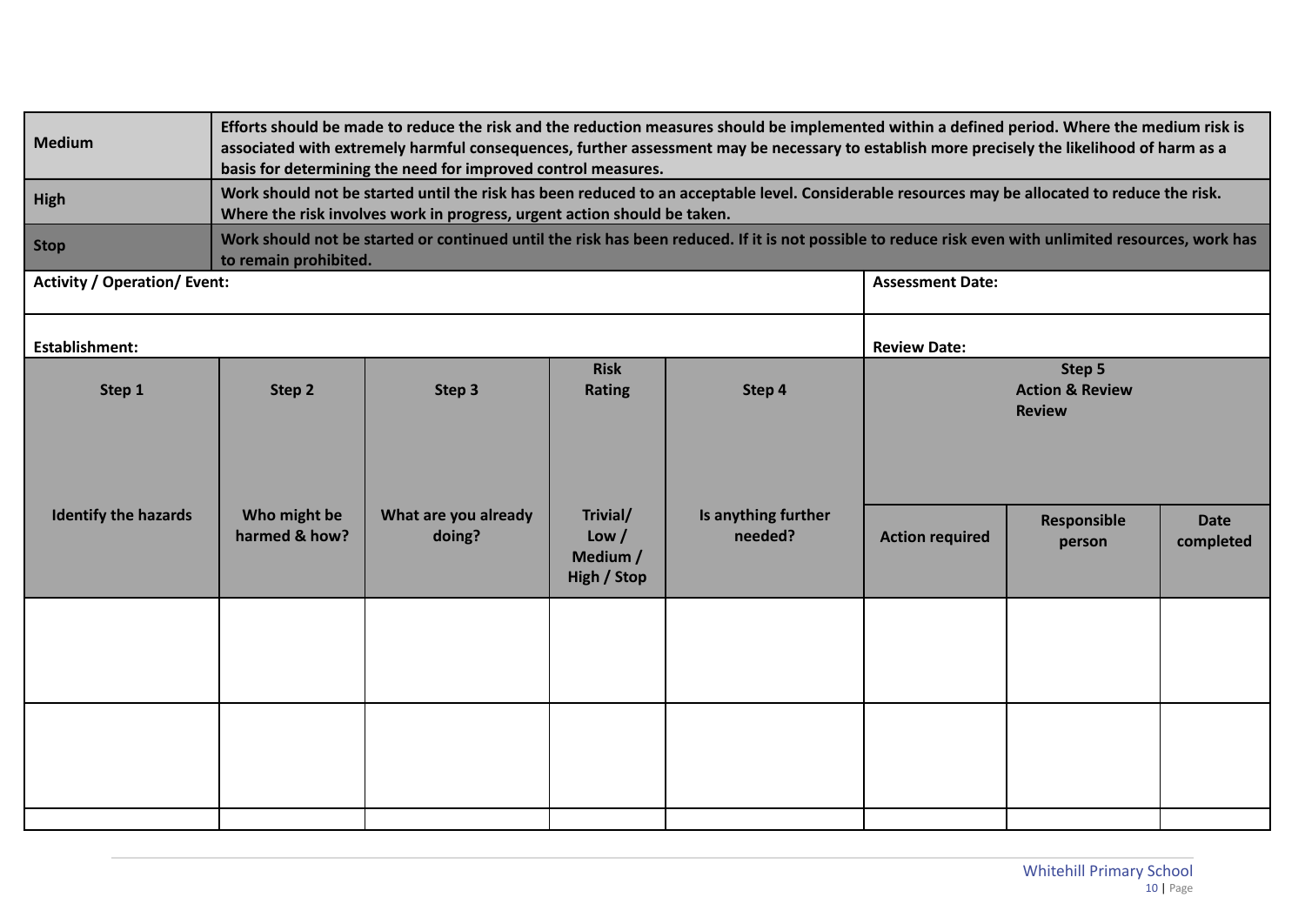| <b>Assessor Name(s):</b> |  | <b>Job Title:</b> |                     |  |  |  |
|--------------------------|--|-------------------|---------------------|--|--|--|
| Signature:               |  |                   | <b>Review Date:</b> |  |  |  |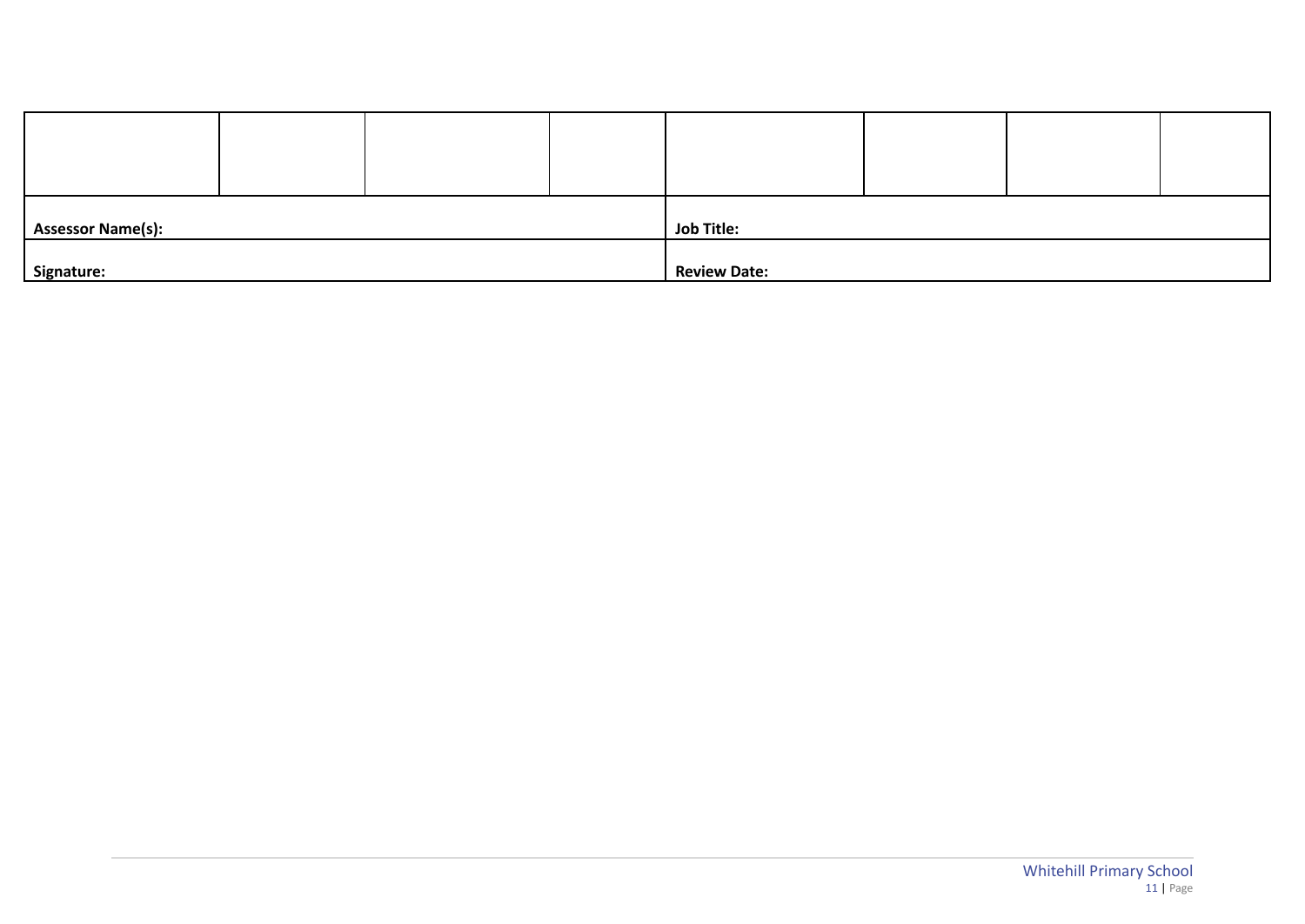# **PROMPT SHEET – Personal safety**

|     |                                | $\boldsymbol{\nu}$ |                                                                                                     |
|-----|--------------------------------|--------------------|-----------------------------------------------------------------------------------------------------|
|     | Hazard                         | If hazard          | <b>Suggested action/control measure</b><br>(prevention measures) This list is not exhaustive. Below |
|     | (something with a potential    | exists/who it      | are some control measures which you may find useful                                                 |
|     | to cause harm)                 | could harm         | when completing your risk assessment                                                                |
|     |                                |                    |                                                                                                     |
| 1.0 | Working alone                  | ✔                  | Carry out a lone working risk assessment. Please refer to                                           |
|     |                                | Pupils, staff,     | <b>Ellis Whittham for guidance.</b>                                                                 |
|     |                                | visitors,          |                                                                                                     |
|     |                                | caretaker, site    |                                                                                                     |
|     |                                | manager,           |                                                                                                     |
|     |                                | contractor,        |                                                                                                     |
| 1.1 | Dealing with intruders on site |                    | Third party will attend site                                                                        |
|     | out of hours.                  |                    |                                                                                                     |
| 1.2 | Security and locking up once   |                    | Locking is undertaken by third party EcoServ                                                        |
|     | the building is empty.         |                    |                                                                                                     |
| 1.3 | Placed in a vulnerable         |                    | Third party attends, police called accordingly                                                      |
|     | position due to after hour     |                    |                                                                                                     |
|     | break-ins and having to        |                    |                                                                                                     |
|     | return to the building alone.  |                    |                                                                                                     |
| 2.0 | No first aid provision         |                    | First aid provision must always be available if anyone is on                                        |
|     | available                      |                    | site. State how to contact or what the emergency                                                    |
|     |                                |                    | procedures are.                                                                                     |
| 3.0 | Electrical shocks from faulty  |                    | Carry out a 'working with electricity' risk assessment.                                             |
|     | wiring or faulty equipment.    |                    |                                                                                                     |
| 4.0 | Falls from height. (Refer to   |                    | Due to this being a high risk activity, all work at height                                          |
|     | <b>HSE Working at Height</b>   |                    | tasks will require a safe system of work in order to avoid                                          |
|     |                                |                    | injury. Please see 'working at height risk assessment'.                                             |
|     |                                |                    |                                                                                                     |
|     |                                |                    | Any work above ground level at whatever height is                                                   |
|     |                                |                    | considered to be working at height.                                                                 |
| 5.0 | Injuries incurred though       |                    | Ensure the correct use of personal protective equipment is                                          |
|     | vandalism - clearance of       |                    | used i.e. gloves when handling broken, dirty objects.                                               |
|     | debris; storm damage;          |                    |                                                                                                     |
|     | broken glass; icy surfaces;    |                    | Follow safe working practices when disposing of broken                                              |
|     | wet surfaces; drug and sex     |                    | glass or used needles i.e. Procedure for disposing of                                               |
|     | litter.                        |                    | sharps.                                                                                             |
|     |                                |                    | As reasonably practicable, ensure all fencing is secure to                                          |
|     |                                |                    | stop intruders getting onto the site.                                                               |
|     |                                |                    |                                                                                                     |
|     |                                |                    | Only unblock drains; grit icy areas or clear snow, if wearing                                       |
|     |                                |                    | the appropriate personal protective equipment e.g.                                                  |
|     |                                |                    | Protective boots, gloves and relevant equipment: Broom,                                             |
|     |                                |                    | shovel, tongs                                                                                       |
|     |                                |                    |                                                                                                     |
|     |                                |                    | Also refer to waste management risk assessment.                                                     |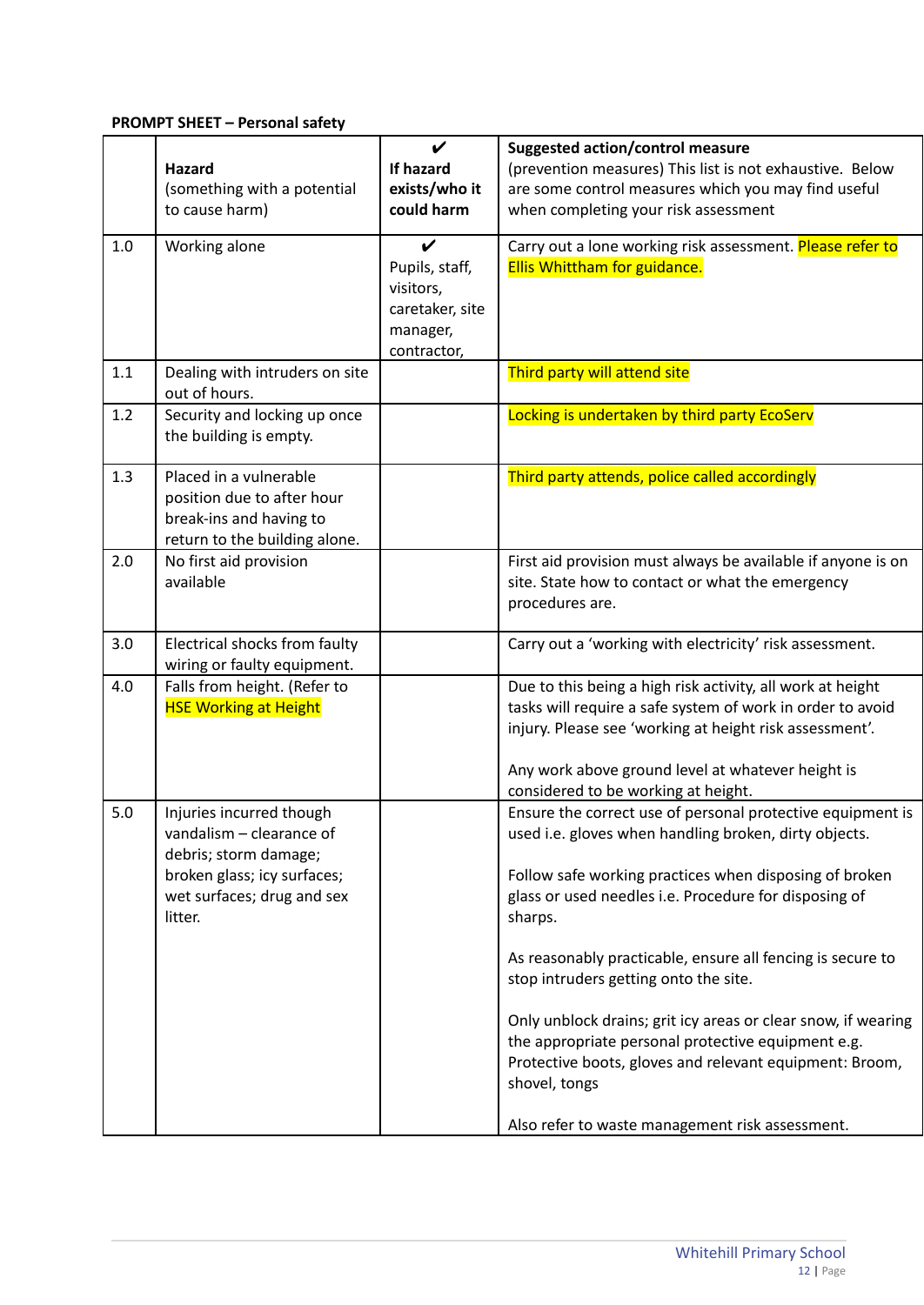| 6.0  | Injuries due to poor<br>housekeeping.                                                                  | Ensure storage cupboards and rooms are adequate and<br>suitable for purpose, so as not to over clutter; encouraging<br>items to fall out.                                                                                                                                                                                                                                                                                                    |
|------|--------------------------------------------------------------------------------------------------------|----------------------------------------------------------------------------------------------------------------------------------------------------------------------------------------------------------------------------------------------------------------------------------------------------------------------------------------------------------------------------------------------------------------------------------------------|
| 7.0  | Musculoskeletal disorders<br>(refer to manual handling<br>policy & procedures and risk<br>assessment). | Individual tasks will need specific risk assessments - see<br>'generic manual handling risk assessment: inanimate loads<br>- mon teaching areas.'<br>Attend manual handling training.<br>Ensure the correct lifting procedures are adhered too at all<br>times.<br>Make sure the load is not too heavy.<br>Use a trolley when transporting heavy or awkward items<br>or loads.<br>Age, height and level of fitness should be considered when |
|      |                                                                                                        | carrying out a risk assessment.                                                                                                                                                                                                                                                                                                                                                                                                              |
| 8.0  | Legionnaire disease                                                                                    | Ensure legionella training is attended.<br>Ensure adequate monitoring procedures and maintenance<br>in place to prevent bacteria proliferating in the school<br>water system.                                                                                                                                                                                                                                                                |
|      |                                                                                                        | Refer to water hygiene contractor risk assessment report<br>for water system maintenance requirements and<br>frequencies.                                                                                                                                                                                                                                                                                                                    |
| 9.0  | <b>Exposure to hazardous</b>                                                                           | Attend a basic COSHH awareness course.                                                                                                                                                                                                                                                                                                                                                                                                       |
|      | chemicals                                                                                              | Ensure copies of the material safety data sheets are<br>present on purchase of chemicals.                                                                                                                                                                                                                                                                                                                                                    |
|      |                                                                                                        | Ensure COSHH risk assessments are carried out for each<br>hazardous chemical used.                                                                                                                                                                                                                                                                                                                                                           |
|      |                                                                                                        | Ensure caretaker is trained how to use the relevant<br>hazardous chemicals safely.                                                                                                                                                                                                                                                                                                                                                           |
|      |                                                                                                        | Ensure the correct personal protective equipment (PPE) is<br>provided and used.                                                                                                                                                                                                                                                                                                                                                              |
|      |                                                                                                        | Monitor exposure limits periodically where necessary.                                                                                                                                                                                                                                                                                                                                                                                        |
| 10.0 | Exposure to asbestos (refer<br>to the asbestos policy and<br>procedures).                              | Attend a basic asbestos awareness course.<br>Do not carry out any work on the building without<br>checking and signing the asbestos register.<br>If asbestos is present do not continue with your intended<br>work activity.<br>Ensure contractors are shown the work area.                                                                                                                                                                  |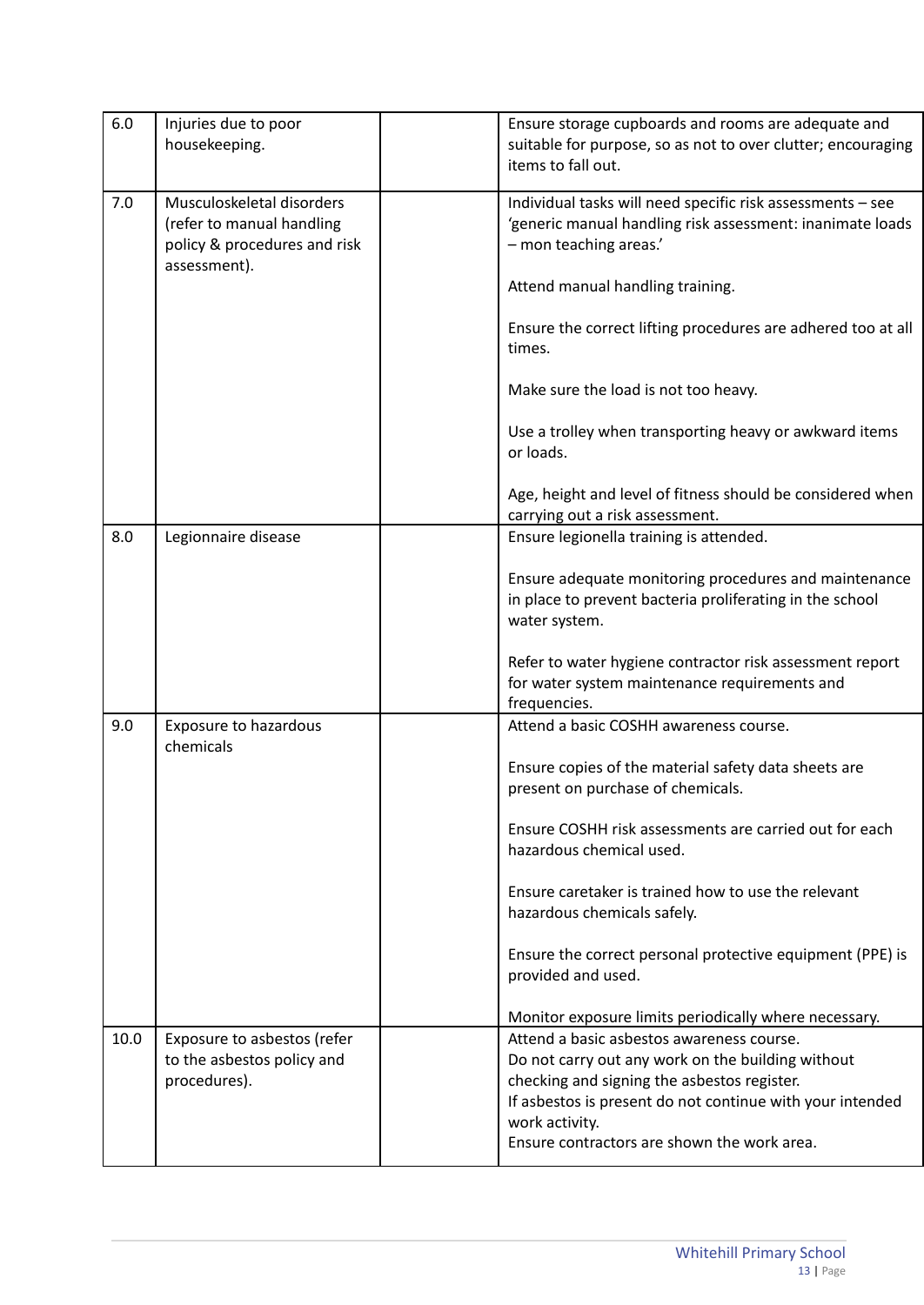| 11.0 | Vehicle movements | Schools 'pedestrian and vehicle movements' risk          |  |
|------|-------------------|----------------------------------------------------------|--|
|      |                   | assessment should include controls to reduce the risk to |  |
|      |                   | caretakers moving around the site.                       |  |
|      |                   |                                                          |  |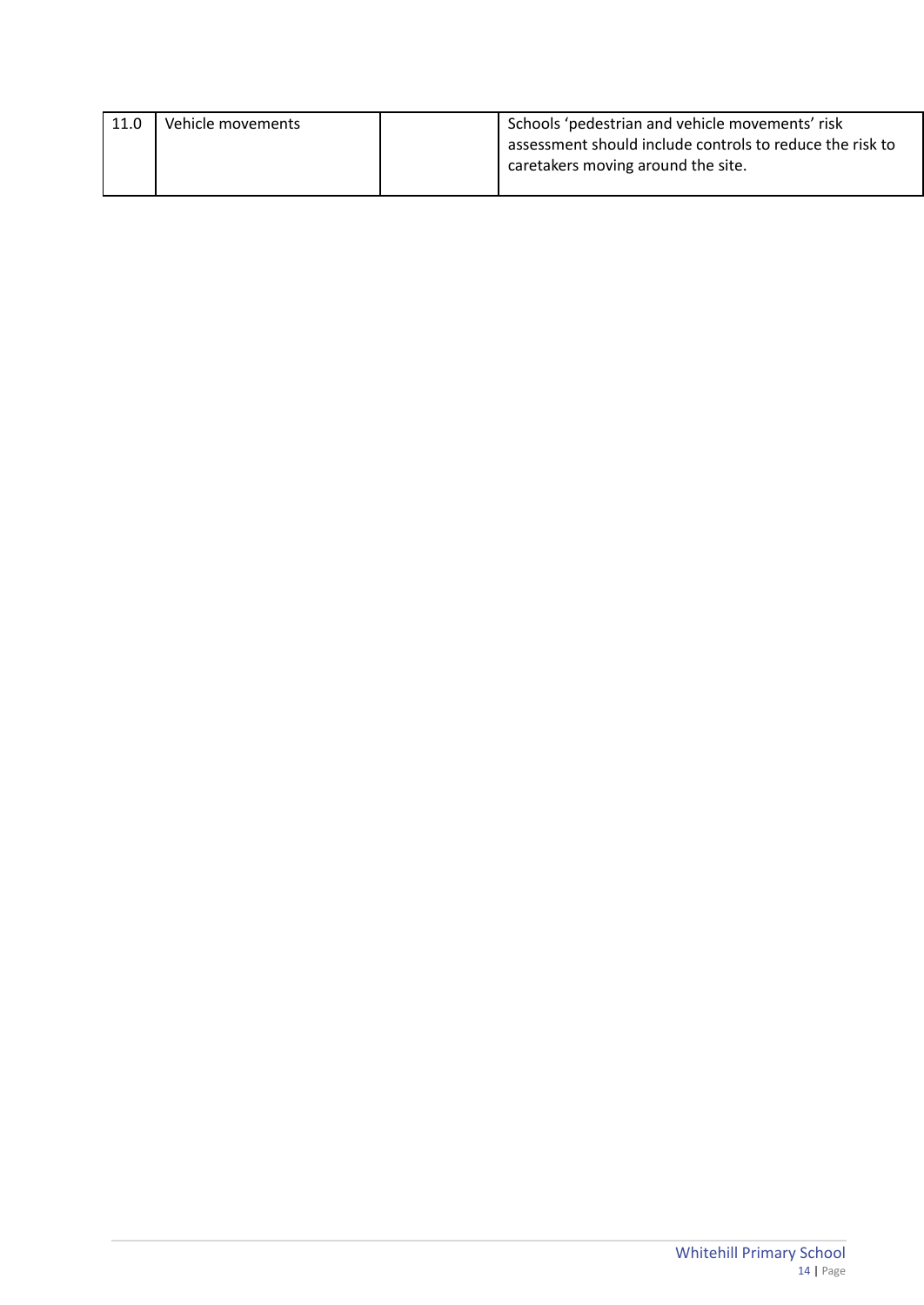

# **Generic risk assessment Topic/activity/operation: Caretakers personal safety.**

| Name of establishment/school:                           |         | <b>Name of Caretaker:</b> |
|---------------------------------------------------------|---------|---------------------------|
|                                                         |         | Caretaker's signature:    |
|                                                         |         |                           |
| Risk assessment completed by: (name)                    | Signed: |                           |
|                                                         |         |                           |
| Sign here only after giving consideration to additional |         |                           |
| control measures.                                       | Date:   |                           |
| Head of establishment: (name)                           | Signed: |                           |
| Sign here only after agreeing control measures and      |         |                           |
| action points.                                          | Date:   |                           |
| Review date:                                            |         |                           |

| <b>Risk rating: (Liklihood)</b> | Outcome:                    |                           |                     |  |  |
|---------------------------------|-----------------------------|---------------------------|---------------------|--|--|
|                                 | <b>Insignificant injury</b> | <b>Significant injury</b> | <b>Major injury</b> |  |  |
| <b>Unlikely</b>                 | Trivial risk                | Low risk                  | Medium risk         |  |  |
| Possible                        | Low risk                    | Medium risk               | High risk           |  |  |
| Probable                        | Medium risk                 | High risk                 | <b>STOP</b>         |  |  |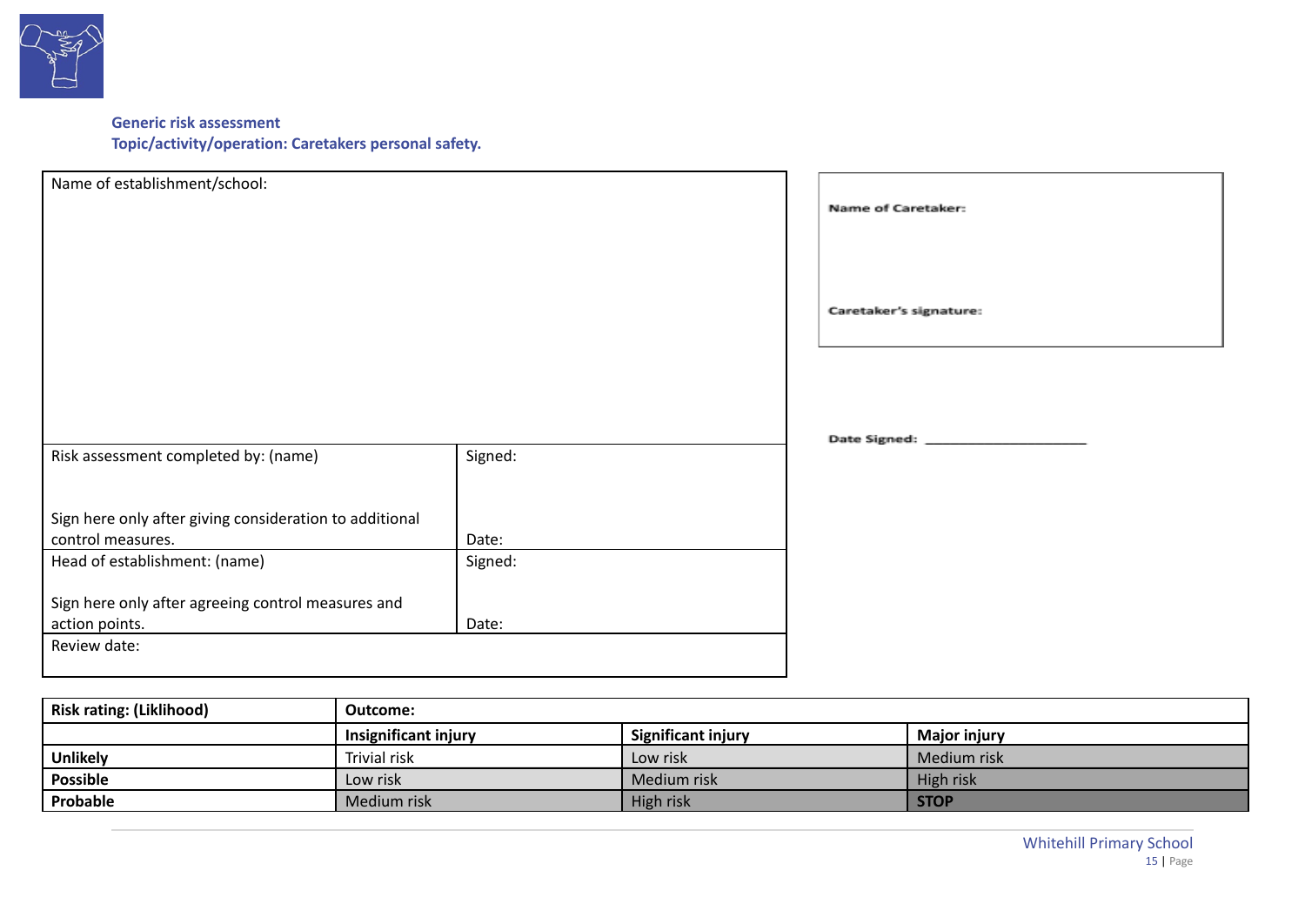| <b>Risk level:</b> |                                                             | <b>Action and timescales:</b>                                                 |                                          |                       |                                                                                                                 |                                                        |                    |  |  |  |
|--------------------|-------------------------------------------------------------|-------------------------------------------------------------------------------|------------------------------------------|-----------------------|-----------------------------------------------------------------------------------------------------------------|--------------------------------------------------------|--------------------|--|--|--|
| <b>Trivial</b>     |                                                             | No action required and no documentary records are required                    |                                          |                       |                                                                                                                 |                                                        |                    |  |  |  |
| Low                |                                                             |                                                                               |                                          |                       | Consider if the risk can be reduced further. Monitoring is required to ensure that the controls are maintained. |                                                        |                    |  |  |  |
| <b>Medium</b>      |                                                             | Risk reduction measures should be implemented within a defined period.        |                                          |                       |                                                                                                                 |                                                        |                    |  |  |  |
| High               |                                                             | Give priority to removing or reducing the risk urgent action should be taken. |                                          |                       |                                                                                                                 |                                                        |                    |  |  |  |
| <b>STOP</b>        |                                                             |                                                                               |                                          |                       | 'Work' activity should NOT be started or continued until the risk has been removed or at least reduced.         |                                                        |                    |  |  |  |
|                    | Step 1<br>What are the<br>hazards?                          | Step 2<br>Who might be<br>harmed and<br>how?                                  | Step 3<br>What are you doing<br>already? | Current<br>risk level | Step 4<br>Is anything further needed?                                                                           | Step 5<br>Date further action(s)<br>was/were completed | <b>New</b><br>risk |  |  |  |
|                    |                                                             |                                                                               |                                          |                       | By whom and by when?                                                                                            | Date of next review                                    | level              |  |  |  |
| 1.0                | Working alone                                               |                                                                               |                                          |                       |                                                                                                                 |                                                        |                    |  |  |  |
|                    |                                                             |                                                                               |                                          |                       |                                                                                                                 | Date completed:                                        |                    |  |  |  |
|                    |                                                             |                                                                               |                                          |                       | Name:<br>Date:                                                                                                  | <b>Review date:</b>                                    |                    |  |  |  |
| 1.1                | Dealing with<br>intruders on site<br>out of hours           |                                                                               |                                          |                       |                                                                                                                 | Date completed:                                        |                    |  |  |  |
|                    |                                                             |                                                                               |                                          |                       | Name:                                                                                                           |                                                        |                    |  |  |  |
|                    |                                                             |                                                                               |                                          |                       | Date:                                                                                                           | <b>Review date:</b>                                    |                    |  |  |  |
| 1.2                | Security and<br>Locking Up once<br>the building is<br>empty |                                                                               |                                          |                       |                                                                                                                 | Date completed:                                        |                    |  |  |  |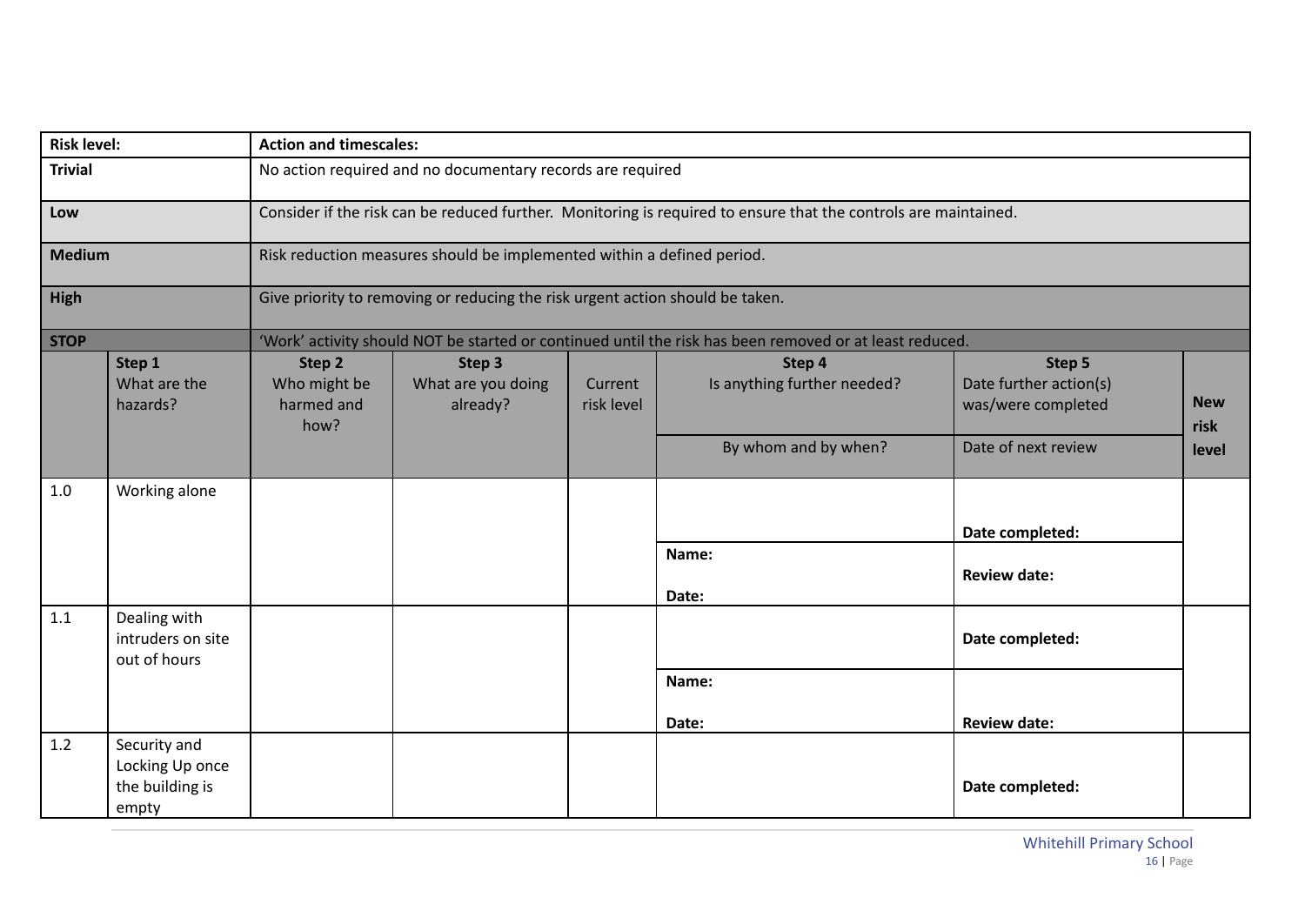|     |                                                               |  | Name:<br>Date: | <b>Review date:</b> |  |
|-----|---------------------------------------------------------------|--|----------------|---------------------|--|
| 1.3 | Placed in a<br>vulnerable<br>position due to<br>after hour    |  |                | Date completed:     |  |
|     | break-ins and<br>having to return<br>to the building<br>alone |  | Name:<br>Date: | <b>Review date:</b> |  |

|     | Step 1<br>What are the<br>hazards?                                                                                          | Step 2<br>Who might be<br>harmed and<br>how? | Step 3<br>What are you doing<br>already? | Current<br>risk level | Step 4<br>Is anything further needed?<br>By whom and by when? | Step 5<br>Date further action(s)<br>was/were completed<br>Date of next review | <b>New</b><br>risk<br>level |
|-----|-----------------------------------------------------------------------------------------------------------------------------|----------------------------------------------|------------------------------------------|-----------------------|---------------------------------------------------------------|-------------------------------------------------------------------------------|-----------------------------|
| 2.0 | Placed in a<br>vulnerable<br>position due to<br>after hour<br>break-ins and<br>having to return<br>to the building<br>alone |                                              |                                          |                       | Name:<br>Date:                                                | Date completed:<br><b>Review date:</b>                                        |                             |
| 3.0 | <b>Electrical shocks</b><br>from faulty wiring<br>or faulty<br>equipment                                                    |                                              |                                          |                       | Name:<br>Date:                                                | Date completed:<br><b>Review date:</b>                                        |                             |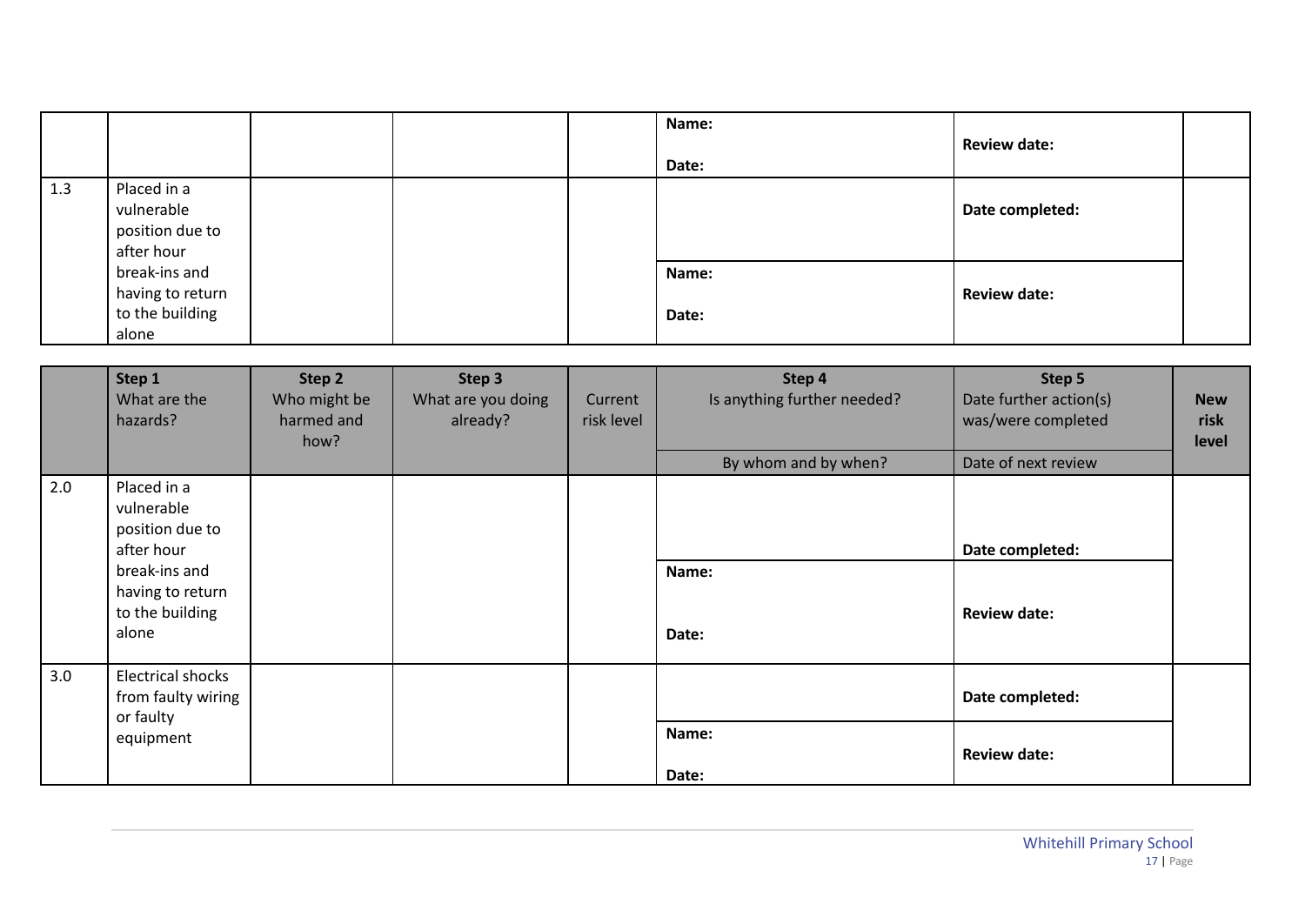| 4.0 | Falls from height.<br>(refer to KCC<br>working at height                                           |                                              |                                          |                       |                                                               | Date completed:                                                               |                             |
|-----|----------------------------------------------------------------------------------------------------|----------------------------------------------|------------------------------------------|-----------------------|---------------------------------------------------------------|-------------------------------------------------------------------------------|-----------------------------|
|     | a brief guide and<br>the Ladders<br><b>Guidance Notes)</b>                                         |                                              |                                          |                       | Name:<br>Date:                                                | <b>Review date:</b>                                                           |                             |
| 5.0 | Injuries incurred<br>though<br>Vandalism-<br>clearance of                                          |                                              |                                          |                       |                                                               | Date completed:                                                               |                             |
|     | debris; storm<br>damage; broken<br>glass; icy<br>surfaces; wet<br>surfaces; drug<br>and sex litter |                                              |                                          |                       | Name:<br>Date:                                                | <b>Review Date:</b>                                                           |                             |
|     |                                                                                                    |                                              |                                          |                       |                                                               |                                                                               |                             |
|     | Step 1<br>What are the<br>hazards?                                                                 | Step 2<br>Who might be<br>harmed and<br>how? | Step 3<br>What are you doing<br>already? | Current<br>risk level | Step 4<br>Is anything further needed?<br>By whom and by when? | Step 5<br>Date further action(s)<br>was/were completed<br>Date of next review | <b>New</b><br>risk<br>level |
| 6.0 | Injuries due to<br>poor                                                                            |                                              |                                          |                       |                                                               | Date completed:                                                               |                             |
|     | housekeeping                                                                                       |                                              |                                          |                       | Name:<br>Date:                                                | <b>Review date:</b>                                                           |                             |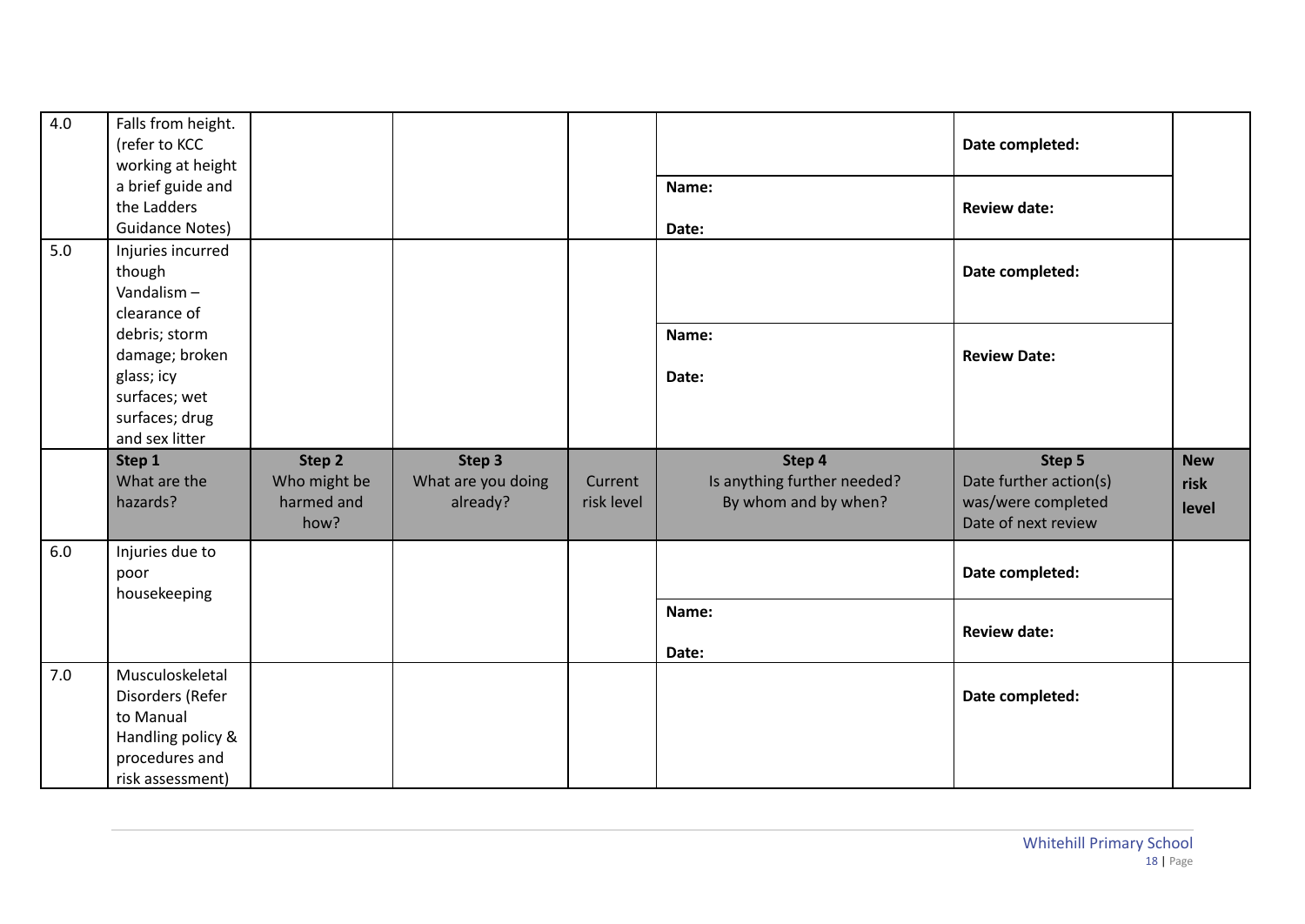|      |                                                                                                         |                                    |                                |                              | Name:<br>Date:                                      | <b>Review date:</b>                                                 |               |
|------|---------------------------------------------------------------------------------------------------------|------------------------------------|--------------------------------|------------------------------|-----------------------------------------------------|---------------------------------------------------------------------|---------------|
| 8.0  | Legionnaire<br>disease (KCC<br>policy; reducing<br>the risk from                                        |                                    |                                |                              |                                                     | Date completed:                                                     |               |
|      | legionella in hot<br>and cold systems<br>within buildings)                                              |                                    |                                |                              | Name:<br>Date:                                      | <b>Review date:</b>                                                 |               |
| 9.0  | Exposure to<br>hazardous                                                                                |                                    |                                |                              |                                                     | Date completed:                                                     |               |
|      | chemicals                                                                                               |                                    |                                |                              | Name:                                               |                                                                     |               |
|      |                                                                                                         |                                    |                                |                              | Date:                                               | <b>Review date:</b>                                                 |               |
| 10.0 | Exposure to<br>asbestos (refer to<br>the asbestos<br>management in<br><b>KCC buildings</b><br>document) |                                    |                                |                              | Name:<br>Date:                                      | Date completed:<br><b>Review date:</b>                              |               |
|      | Step 1                                                                                                  | Step 2                             | Step 3                         |                              | Step 4                                              | Step 5                                                              | <b>New</b>    |
|      | What are the<br>hazards?                                                                                | Who might be<br>harmed and<br>how? | What are you doing<br>already? | Current<br><b>Risk Level</b> | Is anything further needed?<br>By whom and by when? | Date further action(s)<br>was/were completed<br>Date of next review | risk<br>level |
| 11.0 | Vehicle                                                                                                 |                                    |                                |                              |                                                     |                                                                     |               |
|      | movements                                                                                               |                                    |                                |                              | Name:                                               | Date completed:                                                     |               |
|      |                                                                                                         |                                    |                                |                              |                                                     |                                                                     |               |
| 12.0 | Swimming pool                                                                                           |                                    |                                |                              | Date:                                               | <b>Review date:</b>                                                 |               |
|      | maintenance                                                                                             |                                    |                                |                              |                                                     | Date completed:                                                     |               |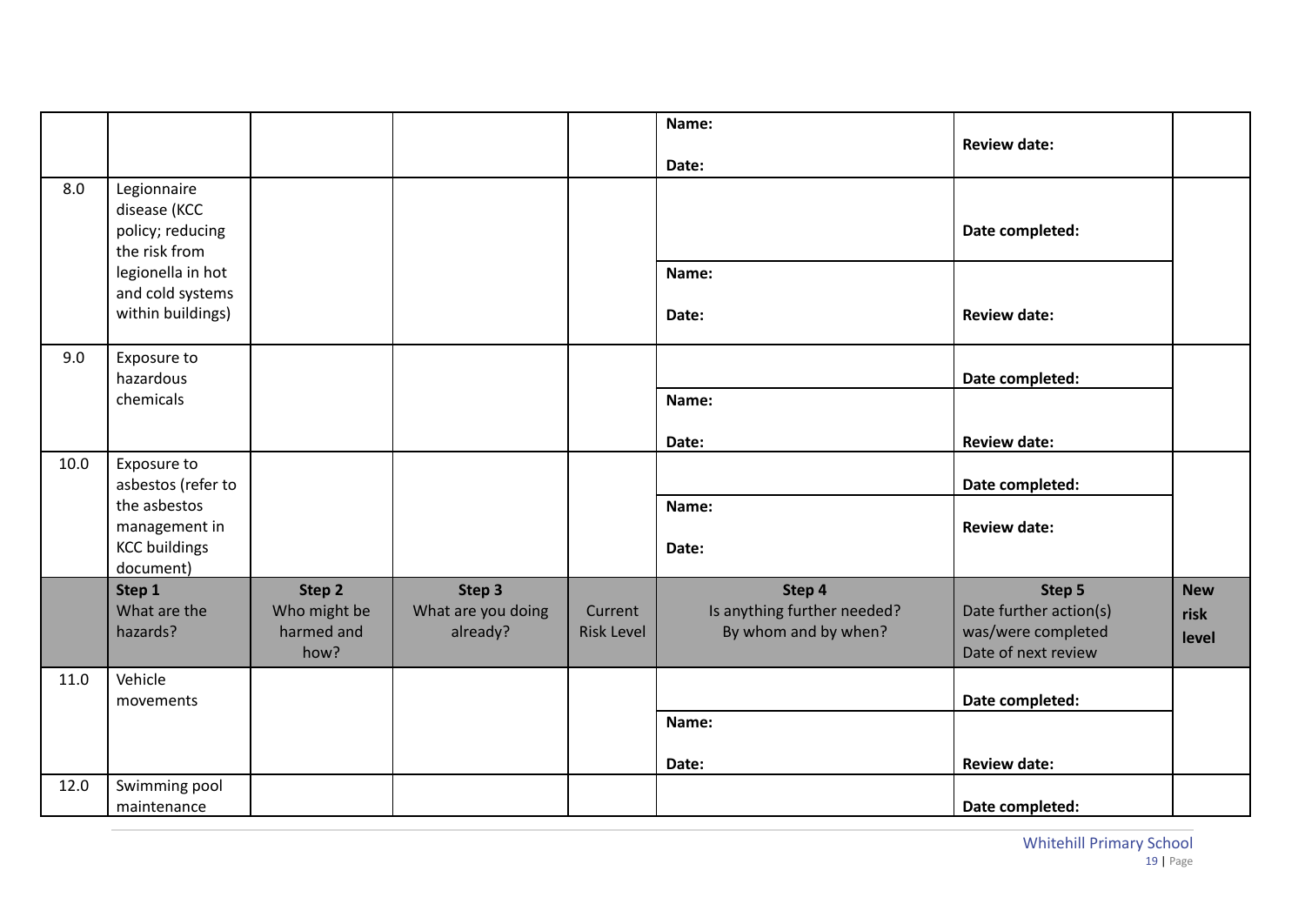|  |  | Name: |                     |  |
|--|--|-------|---------------------|--|
|  |  |       |                     |  |
|  |  | Date: | <b>Review date:</b> |  |
|  |  |       |                     |  |
|  |  |       |                     |  |
|  |  |       | Date completed:     |  |
|  |  | Name: |                     |  |
|  |  |       |                     |  |
|  |  | Date: | <b>Review date:</b> |  |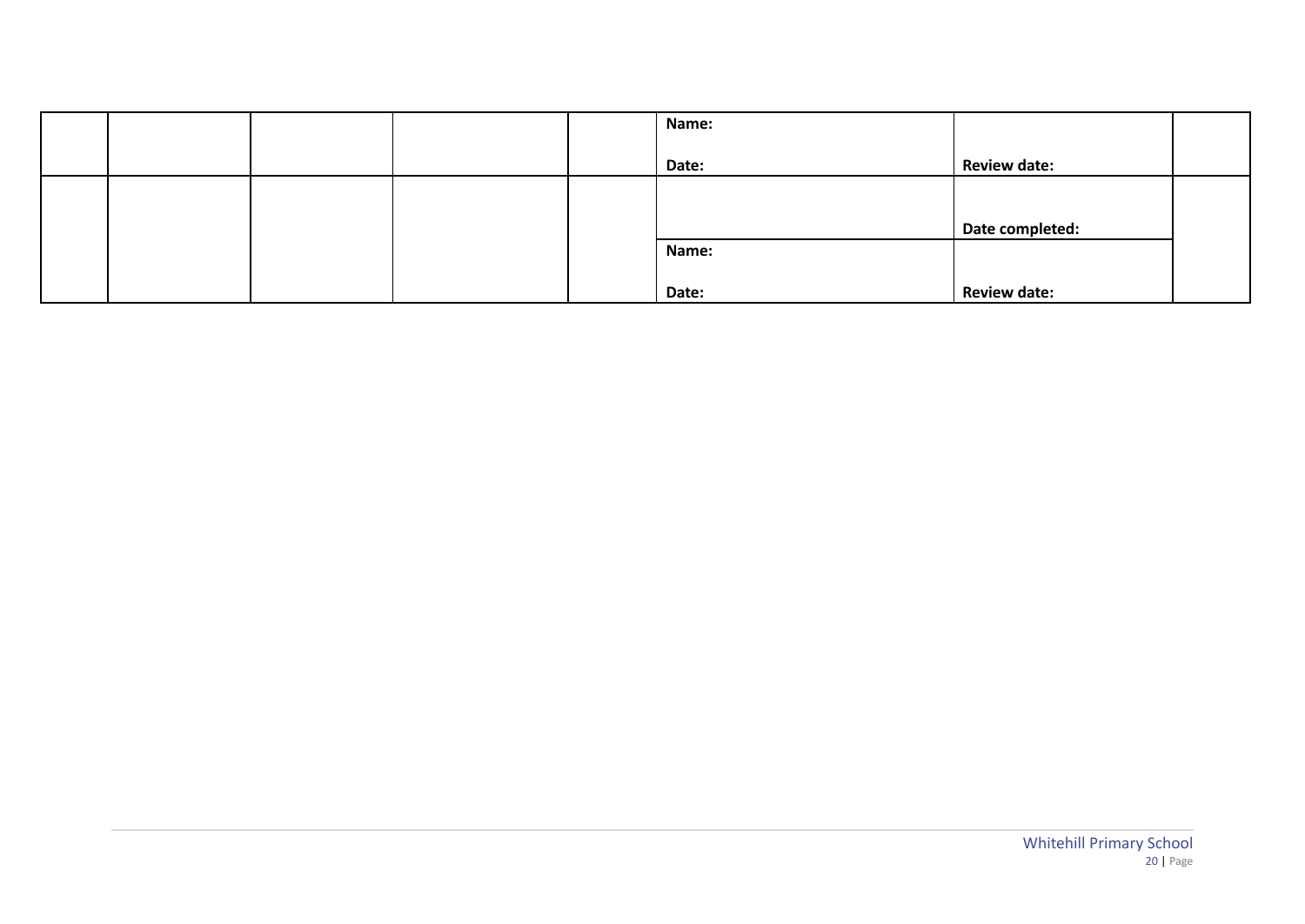# **Prompt sheet for PPE selection and maintenance**

| Area of body | <b>Activity example</b>                                                                                                                                                        | <b>Type of protection</b>                                                    | <b>Selection advice</b>                                                                                                                                                                                                                                              | <b>Maintenance advice</b>                                                                                                                                                                                                             |
|--------------|--------------------------------------------------------------------------------------------------------------------------------------------------------------------------------|------------------------------------------------------------------------------|----------------------------------------------------------------------------------------------------------------------------------------------------------------------------------------------------------------------------------------------------------------------|---------------------------------------------------------------------------------------------------------------------------------------------------------------------------------------------------------------------------------------|
| Head         | <b>Building work</b><br>$\bullet$<br>Roof work<br>$\bullet$<br>Work with potential<br>$\bullet$<br>for falling objects<br>Work with potential<br>$\bullet$<br>for bumping head | • Safety helmets<br>Hard hats<br>Other hats                                  | Appropriate size for wearer<br>$\bullet$<br>Resistance to penetration<br>$\bullet$<br>Shock absorption<br>$\bullet$<br>Protection against electrical shock<br>$\bullet$<br>Compatibility with weather<br>conditions<br>Suspension system e.g. head band<br>$\bullet$ | Not stored in direct sunlight or hot<br>$\bullet$<br>conditions<br>Visual inspections before/after use<br>Cleaning only with soap and water<br>$\bullet$<br>Replace if damaged/deteriorated or after<br>manufacturer replacement date |
| Eyes         | Work with chemicals<br>$\bullet$<br>Woodwork<br>$\bullet$<br>Metalwork<br>$\bullet$<br>Use of powered tools<br>$\bullet$                                                       | • Safety glasses<br>• Eye shields<br>• Face shields<br>• Goggles<br>• Visors | Appropriate style of protection for<br>$\bullet$<br>task<br>Splash protection<br>$\bullet$<br>Compatibility with prescription<br>glasses<br>Eye protection should be issued to<br>$\bullet$<br>each individual                                                       | • Storage in boxes/cases<br>• Visual inspections before/after use<br>• Cleaning of lenses with water<br>• Replace if scratched or pitted                                                                                              |
| Respiratory  | Woodwork<br>$\bullet$                                                                                                                                                          | • Disposable dust<br>mask                                                    | Short-term usage only<br>$\bullet$                                                                                                                                                                                                                                   | • Safe disposal after use                                                                                                                                                                                                             |
| Feet         | <b>Building work</b><br>$\bullet$<br>Manual handling<br>$\bullet$<br>• Work with chemicals                                                                                     | • Steel-toe capped<br>safety boots or<br>shoes<br>• Gaiters                  | Slip/chemical resistance<br>$\bullet$<br>Protection against falling objects<br>$\bullet$<br>Metal/chemical splash<br>$\bullet$                                                                                                                                       | Cleaning<br>$\bullet$<br>• Visual inspections before/after use<br>• Replace if worn or deteriorated                                                                                                                                   |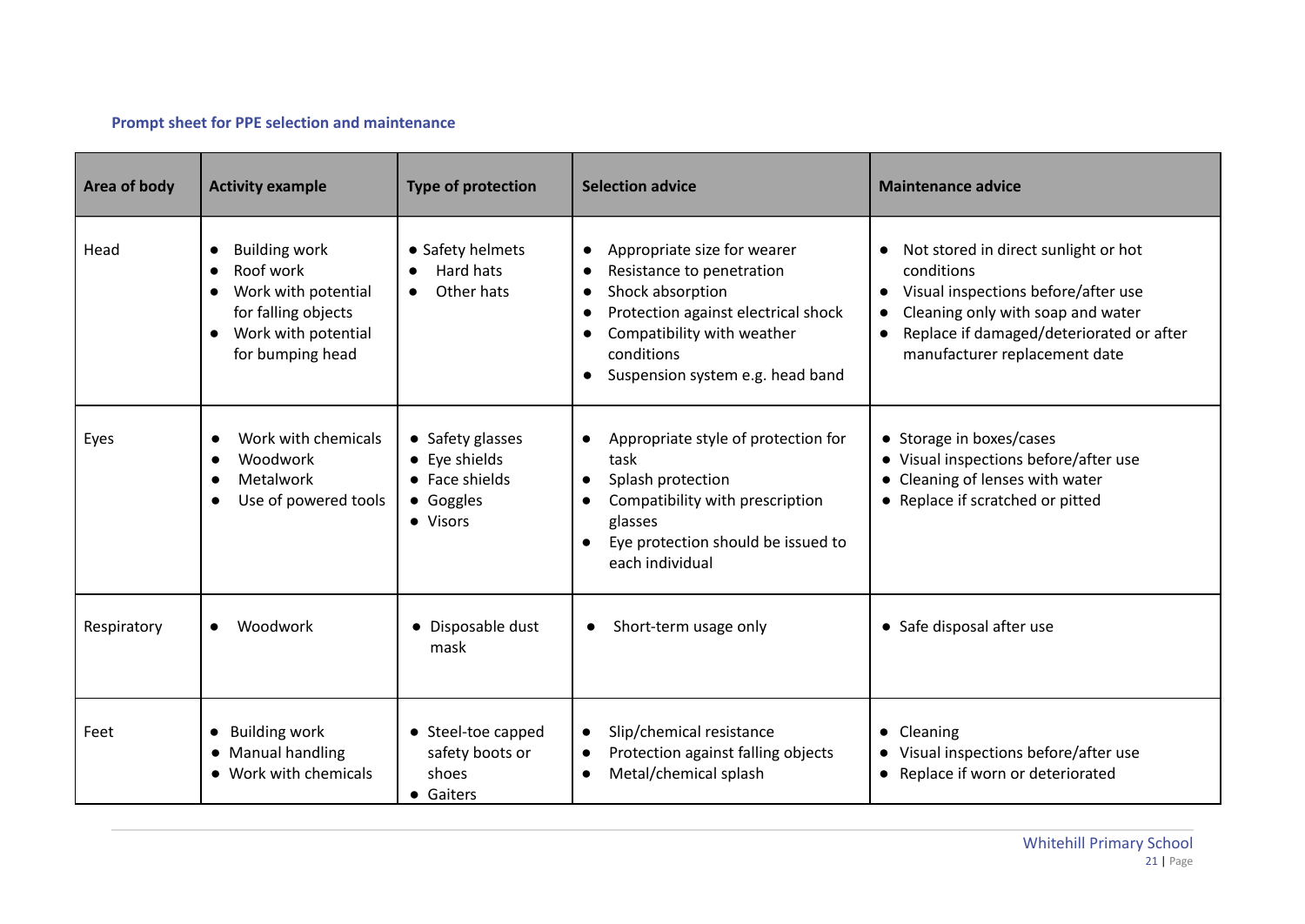|            | • Other maintenance<br>work                                                                   |                                                                              | Compatibility with weather<br>$\bullet$<br>conditions<br>Comfort considerations<br>$\bullet$                                                                                                                                                                 |                                                                                                                               |
|------------|-----------------------------------------------------------------------------------------------|------------------------------------------------------------------------------|--------------------------------------------------------------------------------------------------------------------------------------------------------------------------------------------------------------------------------------------------------------|-------------------------------------------------------------------------------------------------------------------------------|
| Hands/arms | • Manual handling<br>· Outdoor work e.g.<br>gardening<br>• Work with chemicals<br>• Metalwork | • Gloves<br>• Gauntlets                                                      | • Protection against penetration<br>• Reaction with chemicals<br>• Thermal protection<br>• Possible skin sensitisation<br>• Metal/chemical splash<br>• Compatibility with weather<br>conditions<br>• Refer to COSHH assessment for<br>appropriate glove type | • Cleaning<br>• Visual inspections before/after use<br>Replace if worn or deteriorated<br>Minimise contact with chemicals     |
| Body       | • Building work<br>· Outdoor work e.g.<br>gardening<br>• Woodwork<br>• Metalwork              | • Overalls/aprons<br>• Work restraint/fall<br>arrest<br>• Visibility jackets | • Protection against hazardous<br>chemicals<br>• Protection against dust<br>• Prevention/minimisation against a<br>fall<br>• Thermal protection<br>• Compatibility with weather<br>conditions                                                                | • Cleaning<br>• Visual inspections before/after use<br>• Replace if worn or deteriorated<br>• Minimise contact with chemicals |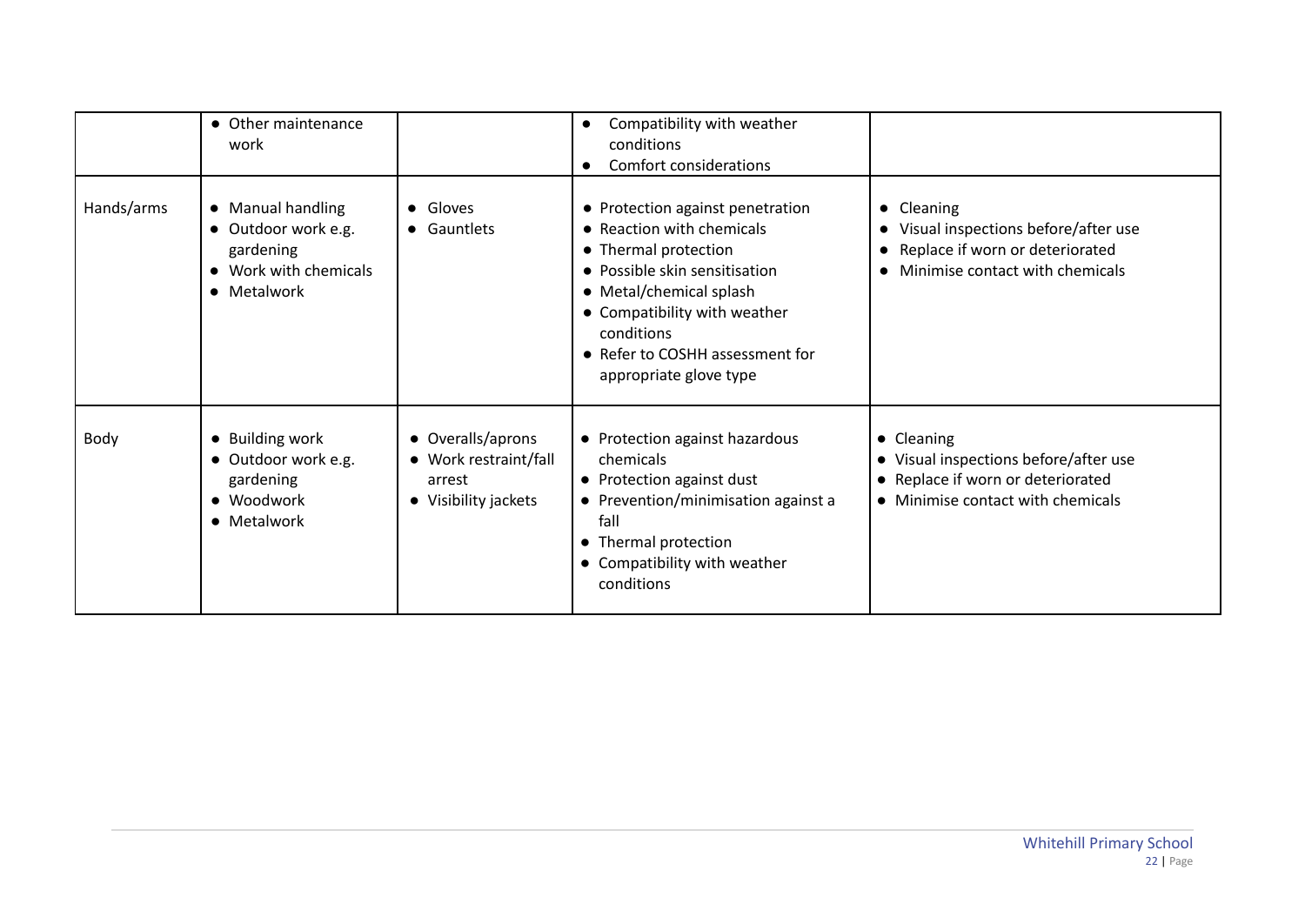## **PROMPT SHEET– Working at Height**

|     | ---------- <b>-</b><br><b>Hazard</b> | $\boldsymbol{\nu}$ | <b>Suggested action/control measure</b>            |
|-----|--------------------------------------|--------------------|----------------------------------------------------|
|     |                                      | If hazard          |                                                    |
|     | (something with a potential to cause |                    | (prevention measures) This list is not exhaustive. |
|     | harm)                                | exists             | Below are some control measures which you          |
|     |                                      | and who it         | may find useful when completing your risk          |
|     |                                      | could harm         | assessment                                         |
| 01. | Poor maintenance of access           | V                  | - Regular inspections of equipment before every    |
|     | equipment (e.g. ladders, steps,      | Pupils, staff,     | use and records kept.                              |
|     | scaffolds).                          | visitors,          | - Three-monthly inspections of access              |
|     |                                      | caretaker,         | equipment by a competent person and records        |
|     |                                      | site               | kept.                                              |
|     |                                      | manager,           | - Defective equipment to be reported to the        |
|     |                                      | contractor,        | manager.                                           |
|     |                                      | (anyone            | - Immediate removal and disposal of access         |
|     |                                      | else?)             | equipment found to be defective prior to use.      |
|     |                                      |                    | - Suitable personal protective equipment must      |
|     |                                      |                    | be available.                                      |
| 02. | Inappropriate use of tower scaffolds |                    | - Equipment to be used only where there is a       |
|     | causing trips and falls.             |                    | firm, level surface.                               |
|     |                                      |                    | - All equipment to be visually inspected before    |
|     |                                      |                    | use and records kept.                              |
|     |                                      |                    | - Appropriate footwear to be worn.                 |
|     |                                      |                    | - Safe system of work in place for work involving  |
|     |                                      |                    | tower scaffolds.                                   |
|     |                                      |                    | - Staff who use tower scaffolds to be PASMA        |
|     |                                      |                    | trained.                                           |
|     |                                      |                    | - Equipment should be suitably stored after use.   |
|     |                                      |                    | -Work at height training to be undertaken.         |
| 03. | Inappropriate use of                 |                    | - Ladders only to be used for low risk work and a  |
|     | ladders/stepladders.                 |                    | short duration of time (maximum of 30              |
|     |                                      |                    | minutes).                                          |
|     |                                      |                    | - All equipment to be visually inspected before    |
|     |                                      |                    | use and records kept.                              |
|     |                                      |                    | - All ladders to be inspected by a competent       |
|     |                                      |                    | person every three months.                         |
|     |                                      |                    | - Ladders to be made secure by tying at the top    |
|     |                                      |                    | and bottom or footed by a person at the base of    |
|     |                                      |                    | the ladder.                                        |
|     |                                      |                    | - Equipment to be placed on a suitable firm and    |
|     |                                      |                    | level base.                                        |
|     |                                      |                    | - Safe procedures e.g. three points of contact to  |
|     |                                      |                    | be maintained at all times when working to         |
|     |                                      |                    | avoid overreaching.                                |
|     |                                      |                    | - Equipment used to be class 1 'Industrial' or     |
|     |                                      |                    | EN131 types.                                       |
|     |                                      |                    | - Appropriate footwear to be worn.                 |
|     |                                      |                    | - Equipment should be suitably stored after use.   |
|     |                                      |                    | - Work at height training to be undertaken.        |
| 04. | Working on Fragile surfaces;         |                    | - Avoid the need to work on/near/pass across a     |
|     | carrying out roof work.              |                    | fragile surface wherever possible e.g. repairing a |
|     |                                      |                    | skylight from underneath using a tower scaffold.   |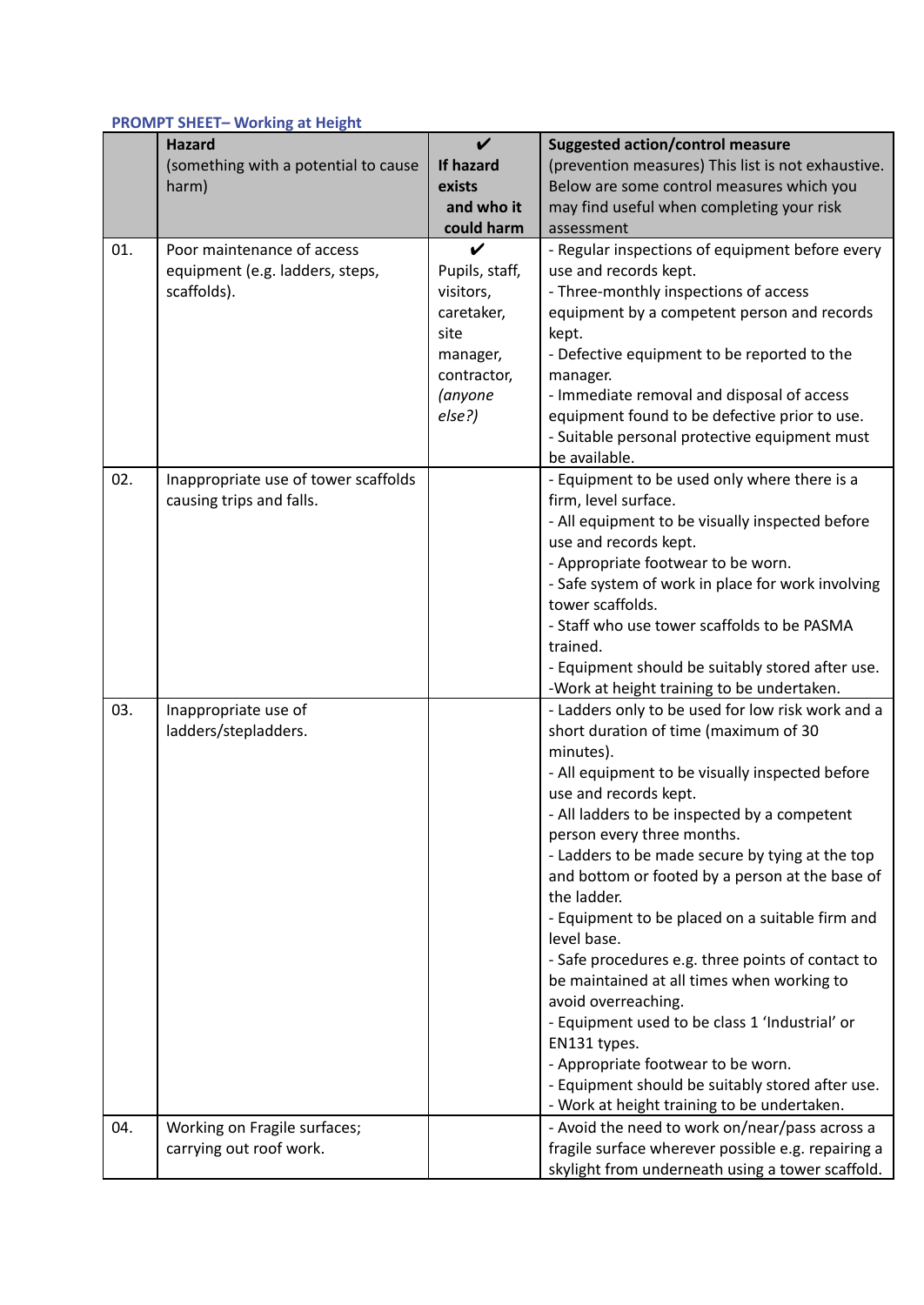|     |                                 | - No access to fragile surface allowed except by<br>authorized persons or specialist contractors<br>using appropriate equipment.<br>- Use of suitable fixed access e.g. stairs/ladders |
|-----|---------------------------------|----------------------------------------------------------------------------------------------------------------------------------------------------------------------------------------|
|     |                                 | rather than temporary equipment where                                                                                                                                                  |
|     |                                 | possible.                                                                                                                                                                              |
|     |                                 | - Fragile surface identified with suitable and                                                                                                                                         |
|     |                                 | prominent signage.                                                                                                                                                                     |
|     |                                 | - Use of suitable working platforms with guard                                                                                                                                         |
|     |                                 | rails during work on or near a fragile surface.<br>- Use of suitable PPE identified from the                                                                                           |
|     |                                 | Personal Protective Equipment checklist.                                                                                                                                               |
| 05. | Falls from height.              | - Specific risk assessment to be undertaken prior                                                                                                                                      |
|     |                                 | to all work at height activities.                                                                                                                                                      |
|     |                                 | - Use of long handled tools where appropriate.                                                                                                                                         |
|     |                                 | - Suitable equipment used for specific jobs.                                                                                                                                           |
|     |                                 | - Staff not to use furniture or other                                                                                                                                                  |
|     |                                 | inappropriate fixed/mobile structures for                                                                                                                                              |
|     |                                 | working at height.<br>- Consider the use of fall arrest systems                                                                                                                        |
|     |                                 | depending on the nature of task, equipment and                                                                                                                                         |
|     |                                 | duration.                                                                                                                                                                              |
|     |                                 | - Adequate and appropriate signs in place to                                                                                                                                           |
|     |                                 | warn of hazards below the work area.                                                                                                                                                   |
|     |                                 | - Work scheduled to take place when                                                                                                                                                    |
|     |                                 | persons/others are not in the immediate area.                                                                                                                                          |
|     |                                 | - Ensure operatives are trained to work at<br>height.                                                                                                                                  |
| 06. | Carrying of materials.          | - On a ladder or stepladder do not                                                                                                                                                     |
|     |                                 | overload it - the person and anything they are                                                                                                                                         |
|     |                                 | taking up should not exceed the highest load<br>stated on the ladder                                                                                                                   |
|     |                                 | - on a ladder where you must carry something                                                                                                                                           |
|     |                                 | you must have one free hand to grip the ladder                                                                                                                                         |
|     |                                 | - If a task involves a worker carrying more than                                                                                                                                       |
|     |                                 | 10 kg (a bucket of something) up the ladder or                                                                                                                                         |
|     |                                 | steps it will need to be justified by a detailed<br>manual handling assessment                                                                                                         |
| 07. | Poor weather conditions causing | - No work at height to be done outside in poor                                                                                                                                         |
|     | slips.                          | weather.                                                                                                                                                                               |
| 08. | Risk of electrocution.          | - Contact with overhead and hidden cables.                                                                                                                                             |
|     |                                 | - Use of hand tools or battery operated tools                                                                                                                                          |
|     |                                 | wherever possible.                                                                                                                                                                     |
|     |                                 | - All portable equipment must be PAT tested                                                                                                                                            |
|     |                                 | every year.                                                                                                                                                                            |
|     |                                 | - Regular inspections of equipment before and<br>after use.                                                                                                                            |
|     |                                 |                                                                                                                                                                                        |